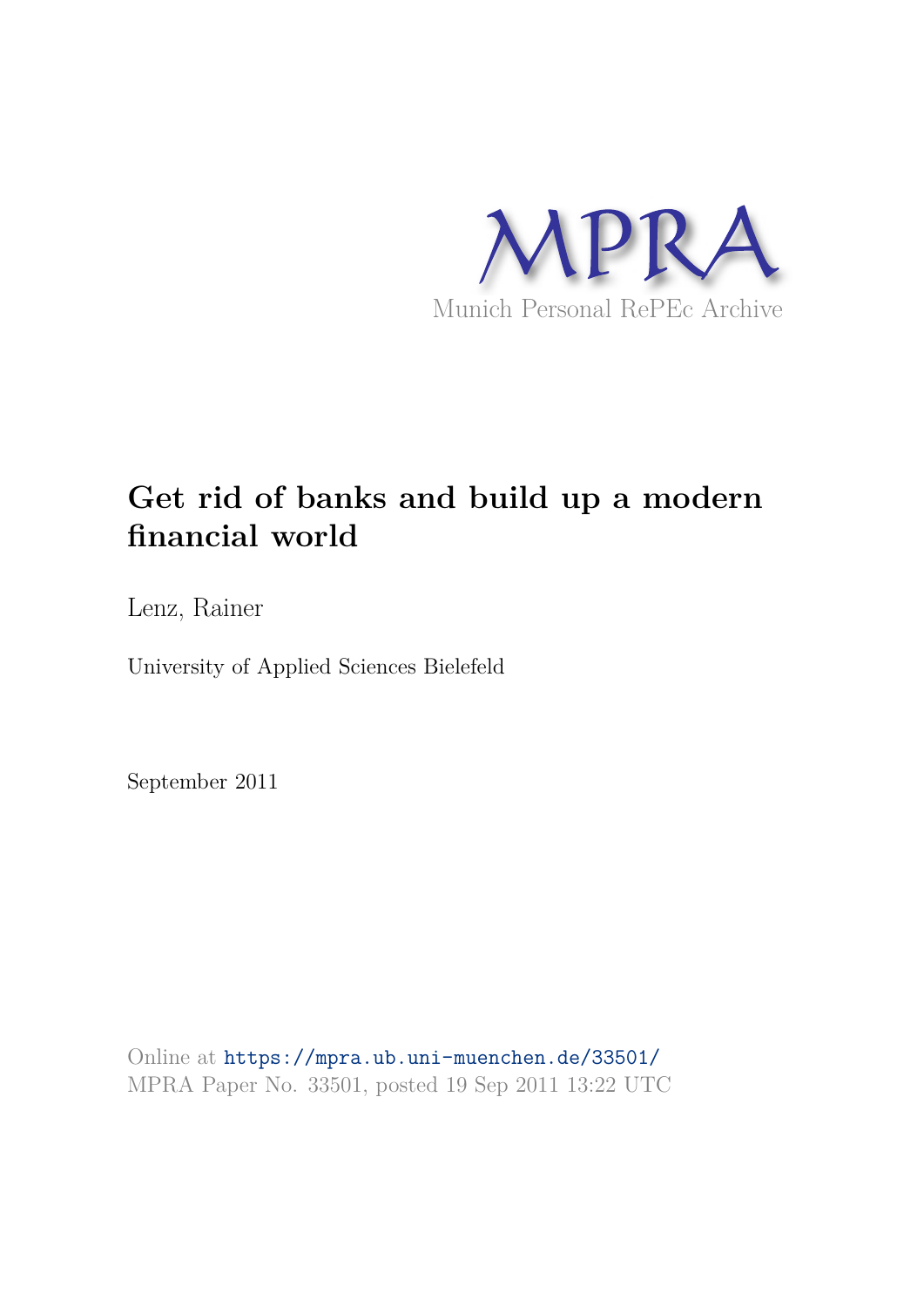# **Get rid of banks and build up a modern financial world!**

Paper for the 17th Workshop on Alternative Economic Policy in Europe in Vienna/Austria 16-18 September 2011

Rainer Lenz University of Applied Sciences Bielefeld/Germany rainer.lenz@fh-bielefeld.de

The financial crisis has revealed fatal institutional and structural deficits at the finance market. Politics has reacted to the financial crisis with a sea of legal bills and regulations. But all regulating efforts are merely system-imminent reparation measures and do not solve the core problems. For this, a fundamental financial reform is needed. This article analyzes the finance system's shortcomings, documents the reform approaches from the past three years, and designs a base structure for modern finance architecture without banks.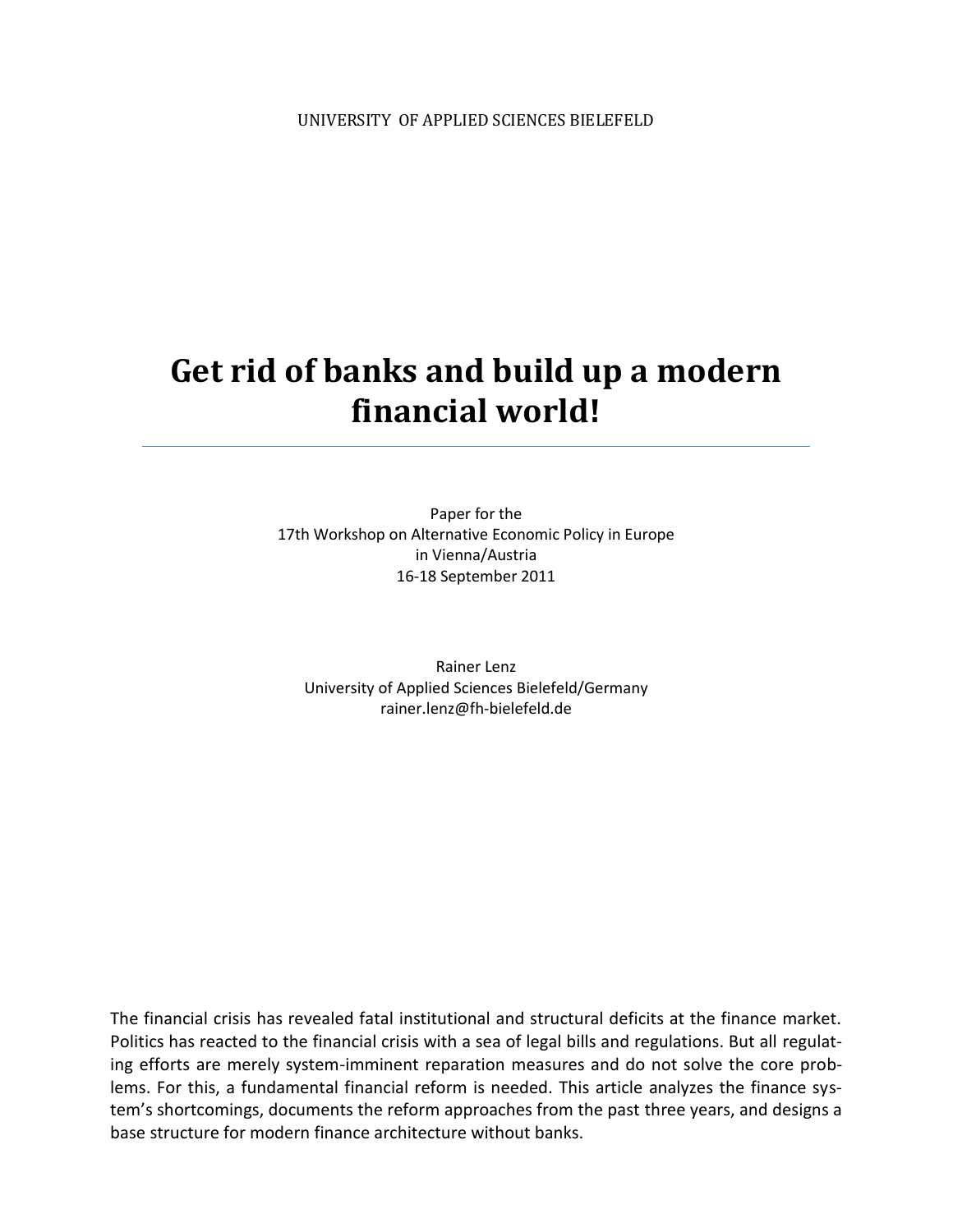### **Content**

| 1.   |  |
|------|--|
| 2.   |  |
| 2.1. |  |
| 2.2. |  |
| 2.3. |  |
| 2.4. |  |
| 2.5. |  |
| 2.6. |  |
| 2.7. |  |
| 3.   |  |
| 3.1. |  |
| 3.2. |  |
| 3.3. |  |
| 3.4. |  |
| 3.5. |  |
| 4.   |  |
| 5.   |  |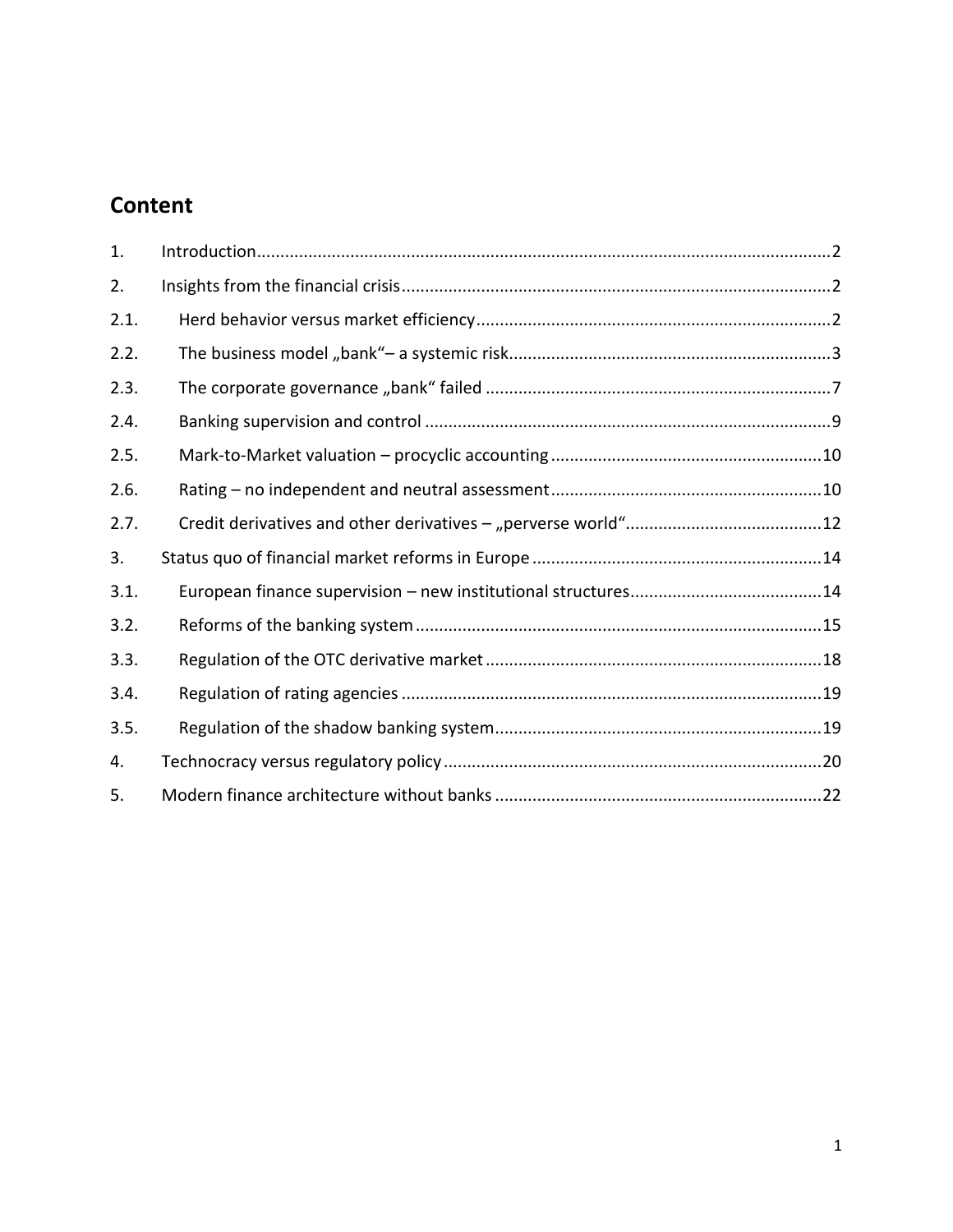## **Get rid of banks and build up a modern financial world!**

#### <span id="page-3-0"></span>**1. Introduction**

The crisis in the Euro-zone clearly shows that the "banking sector" is still a systemic risk for the whole economy. Although no way leads around a restructuring of Greek and Portuguese state debt, the EU financial politics recoils from such actions out of fear of the consequences for the European bank-system. What is publicized as "Euro-crisis" by politics and media is first and foremost a structural deficit within the European bank and finance system.

The recent financial crisis has revealed fatal institutional and structural deficits at the finance market. Politics has reacted to the financial crisis with a sea of legal bills and regulations. But all regulating efforts are merely system-imminent reparation measures and do not solve the core problems. For this, a fundamental financial reform is needed. This article analyzes the finance system's shortcomings, documents the reform approaches from the past three years, and designs a base structure for modern finance architecture without banks.

#### <span id="page-3-1"></span>**2. Insights from the financial crisis**

#### <span id="page-3-2"></span>**2.1. Herd behavior versus market efficiency**

In the past crisis, it was the American real estate prices, which developed into an "asset bubble". In the 167 systemic bank crises before, counted by [Laeven and Valencia \(2008\)](#page-27-0) between 1970 and 2007, it was an equally extreme increase in market prices, just in other asset markets. A "bubble" is a suitable metaphor for such a price rise, which is not based on fundamental factors. The increase is a mere exaggeration and is being produced by a massive inflow of capital.

Several empirical studies prove that herd behavior of investors prevails in financial markets [\(Deutsche Bundesbank, 2011a\)](#page-27-1). The individual investor does not orient himself by the fundamental factors of his investment decision (return and risk), but rather orients primarily by other investors' decisions, hoping, that they have advanced knowledge. Simplified, this behavior can be explained as follows: One only looks where the herd runs to, jumps on the same train as early as possible and tries – and this is where the actual risk lies – not to miss take-off. Typically, the herd selects "small" markets, with a lesser liquidity and flexibility in supply. In the real estate market, for example, the increased demand cannot be satisfied by a short term increase of supply, so that the price rise is especially distinct here. Well suited, in this sense, are also commodity and food markets. Through the exaggeration prices distance themselves further and further from their economic "fair" value. In the real estate sector, the fair value of a house can be calculated without much difficulty. Usually, the average between its substance value (rebuilding costs) and its present value of expected returns is taken as a guideline. The speculative exagger-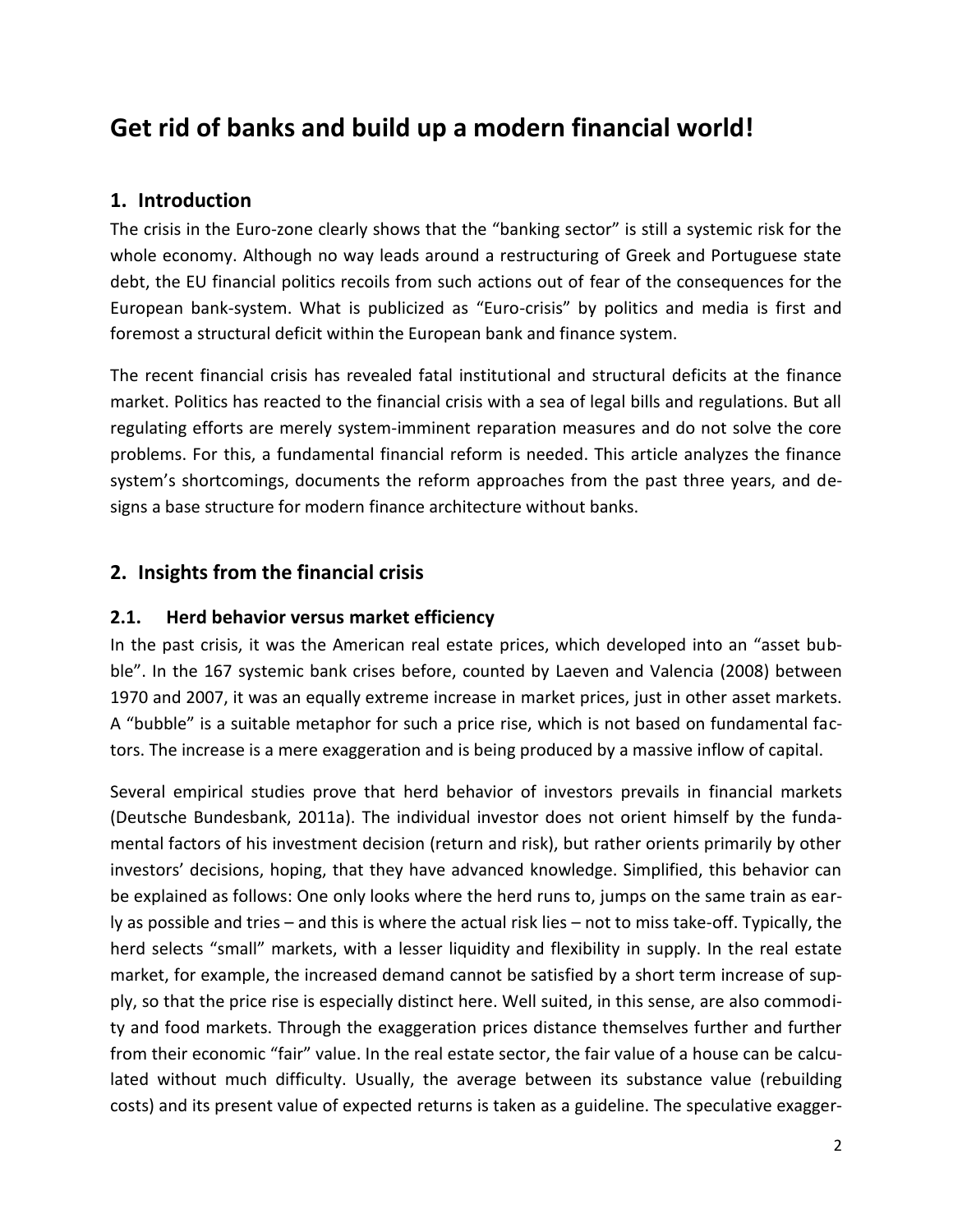ation in the US-real estate market was therefore obvious to market participants, but nevertheless did not change their herd behavior.

The history of banking crises and the prevailing behavior of investors in the financial market lead to conclude, that the paradigm of efficient markets, especially of efficient finance markets, is not valid anymore and probably never was. The, in the economic theory dominant rational investor, the so called "homo oeconomicus", who with the help of all relevant information maximizes his expected profit, is ideal to represent human behavior in economic models, but does not exist in reality. The same can be said for the efficient market hypothesis developed by [Fama](#page-27-2)  [\(1970\)](#page-27-2). The development of US real estate prices clearly shows, that market prices do not include all available information, and that the price is not – as postulated by Fama – always identical to the so called fair or fundamentally justified price. Herd behavior leads to extreme volatility and speculative bubbles. Furthermore there is no self-regulation mechanism of markets in a way that a speculative price increase would lead automatically to a decline in demand. The market's self-regulation, market equilibriums, and market prices, which enable an optimal allocation of scarce resources to market participants, are wishful thinking of the economic model world, which – at least in financial markets – is far from reality.

#### <span id="page-4-0"></span>**2.2. The business model "bank"– a systemic risk**

The rescue of banks with tax money in the financial crisis was justified with the argument of "system relevance". According to this the insolvency of banks up to a certain size and high interconnectedness endanger the entire finance system's stability and must to that extent be rescued by the state. The finance system's stability is a difficult to define term: primarily the danger of a domino effect is seen here, in the sense, that the collapse of a big bank endangers the liquidity of further banks in the finance system. With pending insolvency of one or more banks the economy's credit supply is threatened. Meanwhile a "bank run" threatens to occur, meaning that savers fear for the security of their deposits and withdraw them from the bank on short notice.

The problem is that the knowledge about system relevance and public rescue in an emergency stimulates banks or bank management to take even greater risks as to receive greater returns. In case of a success, the bank generates higher profits and the management receives greater bonus payments. In the case of failure and the bank's pending insolvency, the state covers the losses. Profits are privatized while losses are socialized. The best example for such a "moral hazard behavior" by banks is the current crisis within the Euro zone. The status of a bank, due to its size and interconnectedness, to be considered as "system relevant", is rather attractive. This reduces the bank's credit risk substantially. Hence refinancing costs for raising capital are reduced, stock prices go up, and the unspoken-of public guarantee facilitates the acquisition of new wealthy customers with huge savings deposits [\(Demirgüç-Kunt & Huizinga, 2010\)](#page-27-3). Consequently, in this case, for the bank management the false incentive to gain system relevance as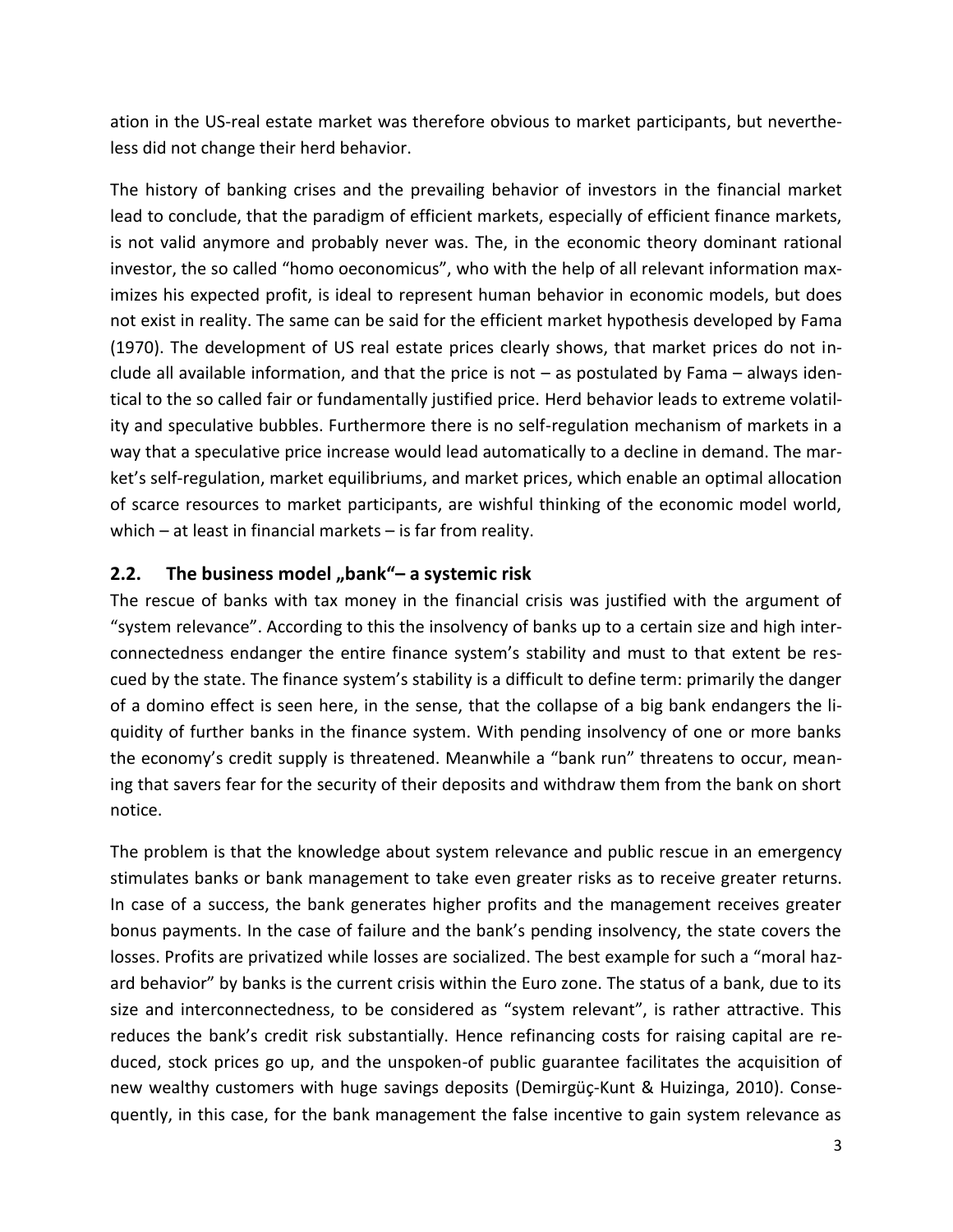quickly as possible by acquiring other banks subsists, especially considering that bonus payments and managerial influence correlate positively with the bank's size.

The essential origin of the systemic risk lies within business model "bank" that has changed significantly since the 1970's. In former times commercial banks collect money from savers on the liability side and hand out loans to the real economy on the assets side of the balance sheet. But since the technique of securitization came up in the 70ies, banks started to convert loans with high volume into small pieces of tradable securities (bonds), which are sold to capital market investors. In the case of conventional lending, the bank as an intermediary bears the full credit risk, as well as the interest rate change risk. Wherefore, the bank has a genuine interest concerning the selection of a creditworthy debtor. The securitization of loans, on the other hand, alters this state of interest fundamentally. Companies' great volume loans, are converted into fragmented bonds by a consortium of several banks, and sold to institutional customers (insurance companies, investment funds, banks, central banks, etc.) by telephone trading ("over-thecounter business"), as well as to private customers through the network of affiliated banks. And so the bank degenerates to a mere merchant of securities and is risk-free again with the bonds' successful placing on the capital market. Because now the bond investor bears the risks discussed above. The bank's interest merely concerns maximizing sales of securities, and not anymore the selection of a creditworthy debtor.

The dominance of investment banking over the credit business is mirrored in the balance sheet as well as in the bank's income statement. Holding of securities mainly for the bank's propriety trading are the overriding part of bank assets. The fraction of account receivables out of lending activities measured by the bank's total assets is much smaller in comparison (table 1).

| Bank                                             | Deutsche Bank      |       | <b>UBS</b>         |      | <b>RBS</b> |      | <b>BNP PARIBAS</b> |      |
|--------------------------------------------------|--------------------|-------|--------------------|------|------------|------|--------------------|------|
| Balance sheet 2010                               | $\epsilon$ million |       | <b>CHF</b> million |      | £ million  |      | $\epsilon$ million |      |
| <b>Total Assets</b>                              | 1,905,630          | 100%  | 1,317,247          | 100% | 1,452,634  | 100% | 1,998,158          | 100% |
| Securities/Derivatives                           | 1,100,997          | 58%   | 781,255            | 59%  | 761,874    | 52%  | 1,064,232          | 53%  |
| Loans                                            | 407,729            | 21%   | 262,877            | 20%  | 560,657    | 39%  | 747,404            | 37%  |
| Income statement 2010                            |                    |       |                    |      |            |      |                    |      |
| Total operating income                           | 27,293             | 100%  | 31,994             | 100% | 32,662     | 100% | 43,880             | 100% |
| Net interest income after<br>credit loss expense | 14,309             | 52%   | 6,149              | 19%  | 14,200     | 43%  | 24,060             | 55%  |
| Net fee and commission<br>income                 | 10,669             | 39%   | 17,160             | 54%  | 5,983      | 18%  | 8,486              | 19%  |
| Net trading income                               | 3,555              | 13%   | 7,471              | 23%  | 6,138      | 19%  | 4,657              | 11%  |
| Other income (loss)                              | (1240)             | $-5%$ | 1,214              | 4%   | 6341       | 19%  | 5,773              | 13%  |

Table 1: Balance sheet and income statement positions exemplary for four European high street banks

Source: The banks' annual reports 2010

Generally, the balance sheet volumes of banks have increased substantially over the past years, which was among others caused by the growing number of security holdings. In most European countries, the sum of national banks' assets exceeds the gross domestic product (GDP) by far. In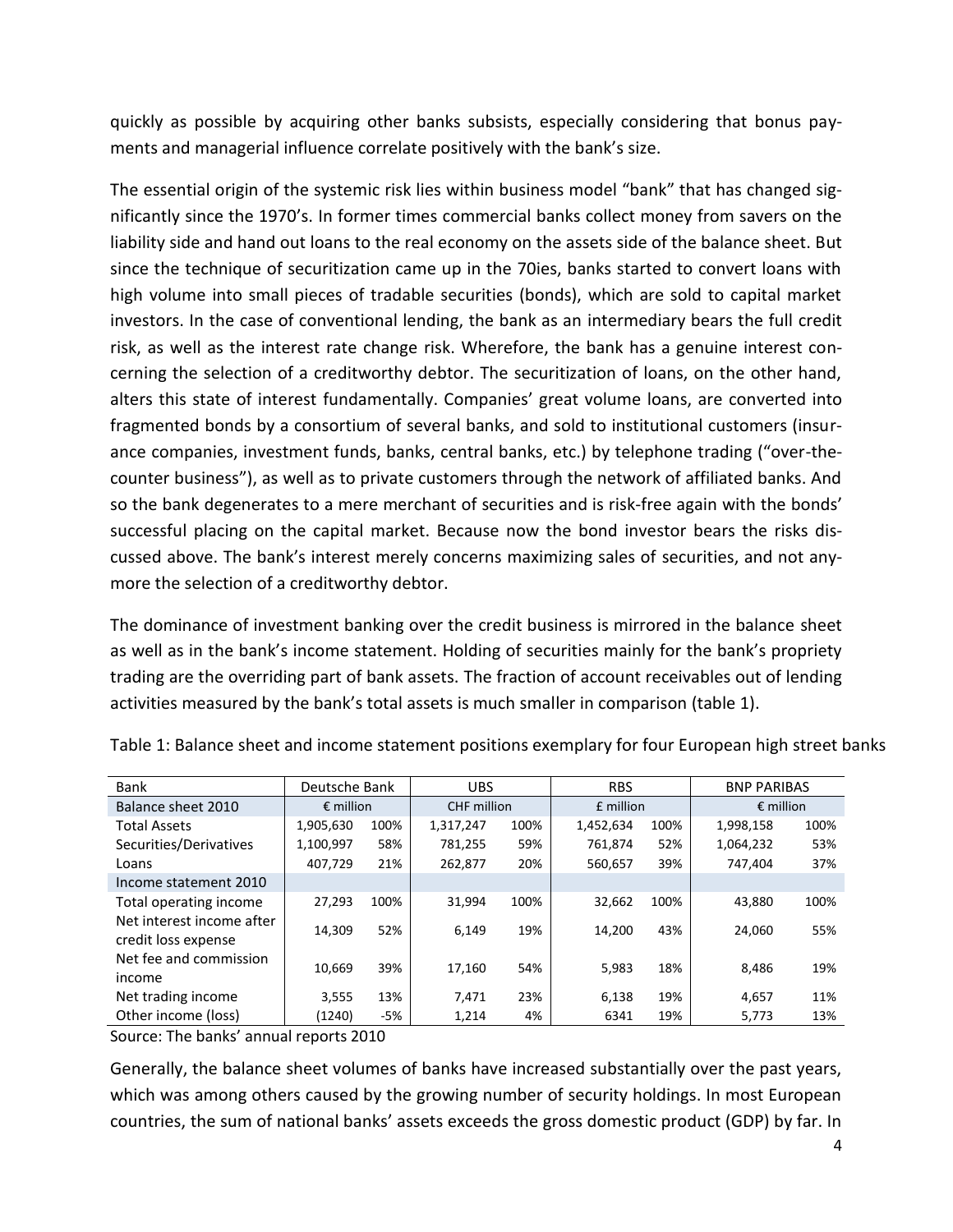the income statement, the achieved interest rate margin (credit interest rate minus debit interest rate) usually contributes yet 50% to the banks' income. However, this profit is primarily generated through the acquisition of interest bearing bonds, and not through the credit business. Furthermore fees and commission generated by security sales and trading are becoming the main source of income for the business model "bank".

Due to securitization, loans are made tradable at the bond market. Large secondary markets are created for bond trading. Loan prices or issuers' interest rates are the result of the daily trading and therefore fall under the market speculation concerning future inflation and economic growth figures as well as the debtor's creditworthiness. While in the beginning, primarily corporate loans were converted into bonds; banks now increasingly create their own securities without a link to the real economy, such as certificates and derivate based financial instruments. In the past years, financial institutions issued much more bonds and interest bearing securities than the states or the corporate sector (see fig. 1).



Fig 1: bond issuers (\$-billion)<sup>1</sup>

Fig. 2: derivatives in relation to  $GDP<sup>2</sup>$ 

Higher margins can be achieved with securities that include options, because the price calculation is more difficult and therefore less transparent for investors. Originally, derivatives, such as options or futures were primarily used for hedging against business risks (for instance exchange rate risks or commodity price risk) by corporates. This has changed. The derivate market is dominated by the fraction of market participants without a real business position, i.e. the speculators. This circumstance can be documented with the development of the derivative in relation to the gross domestic product. The volume of closed derivatives by telephone trading between bank and institutional investor (over-the-counter trading) is nearly ten times greater than the

 $^1$  Source of data: Bank for International Settlements, International and domestic debt securities, own calculations;

 $^2$  Source of data: Bank for International settlement concerning the OTC and exchange-traded derivatives, International Monetary Fund concerning world GDP figures (GDP based on current prices), own calculations. The total volume of exchange traded derivatives is even higher as the BIS-data does not include options and futures on commodities and single equity.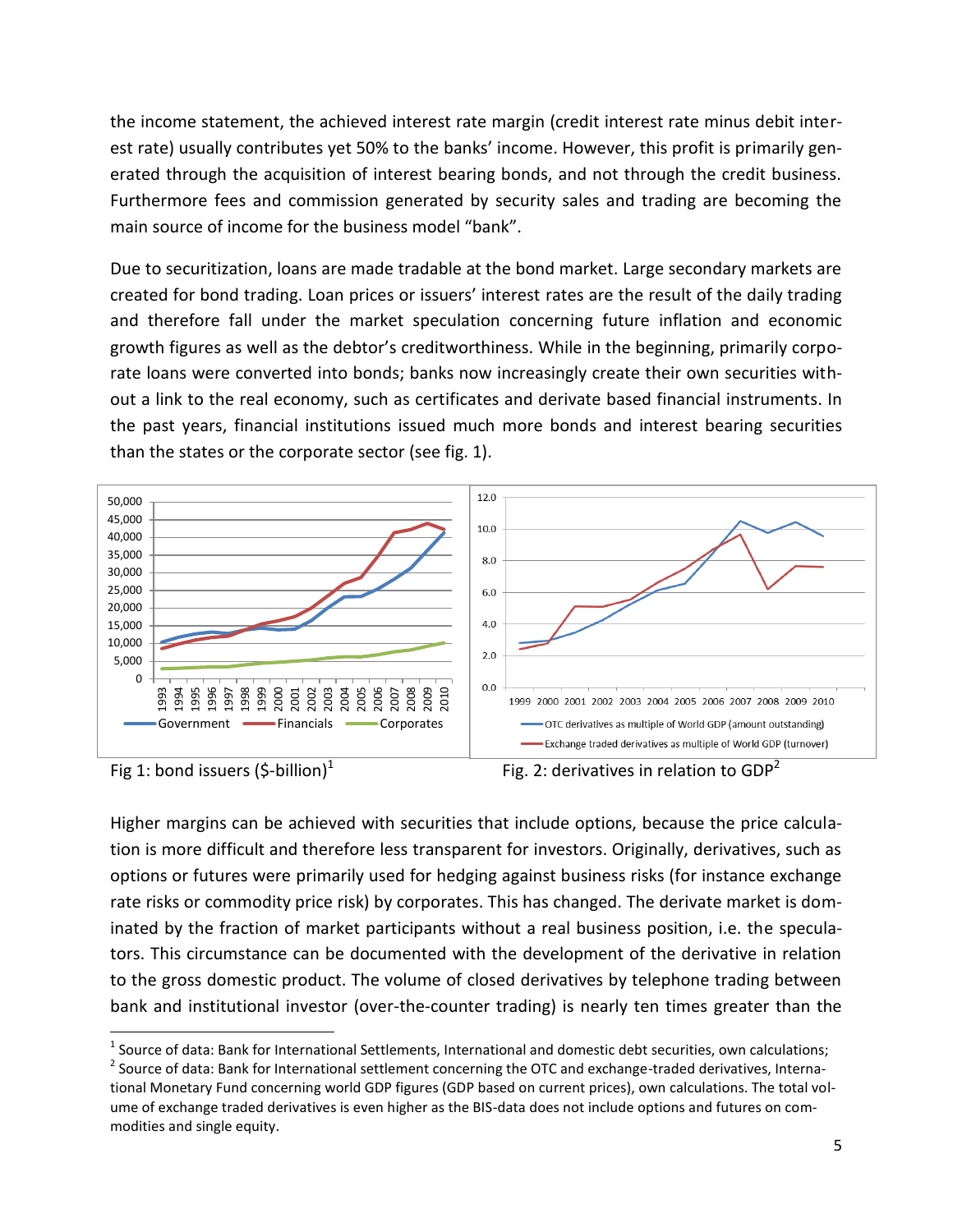real economic output of all economies. The volume of exchange-traded derivatives is also a multiple of the world-GDP (see fig. 2). If the derivatives were only used to secure real economic risk positions, the trade volume should roughly correspond with the worldwide annual production of goods and services. Because companies do not hedge their risk positions multiple times. Consequently, the fraction of derivatives used for purely speculative purposes and not for hedging of business risks, is more than 20 times the world-GDP.

Most derivatives have the leverage effect as a common feature, which means that a rather small change in the market price of the underlying leads to much higher change in the derivative price. In other words, on derivatives with a slight capital expenditure, a high nominal capital can be moved and so a multiple of profit or loss is achieved in comparison to spot market instruments. For the business model "bank", large holdings of securities and derivatives on the asset side implicate a high daily volatility in assets values. These risky investments of banks, in comparison to those of industrial enterprises, are financed by a rather small fracture of equity capital on the liability side. Here again, on the liability side of the banks' balance sheets, a leverage risk exists. Investment banks earn huge profits at high risk by working with a double leverage on the asset side as well as on the liability side. A clear indicator for the leverage effect is the investment banks' return on equity, which lies above 20%, while the long-term average for real economic businesses lies between 10 and 12% [\(Bank for International Settlements, 2011\)](#page-27-4).

[Packer and Tarashev \(2011, p. 43\)](#page-28-0) are writing in the June 2011 BIS quarterly report: *"Another reason banks' creditworthiness is especially hard to assess is that their earnings performance is highly volatile, not least because of structurally high leverage. For instance, on the back of leverage roughly five times that of firms in other sectors, the volatility of returns on banks' stocks over the past several decades has been consistently higher than that of non-financial stocks."*

The alteration of the business model has substantial macroeconomic implications. From an economic perspective, the banking system has the task of financing the real economy. In their function as an intermediary, banks transform macroeconomic savings into real economic investments. For this task alone – and not for issuance and trading of securities – the central bank privileges them with cheap refinancing. Out of financing an investment in the real economy, a real added value develops for the corporation; the GDP rise as more goods and services are produced, employment increases and this leads finally to a higher social welfare for the society. Investments in a banking certificate imply that savings do not flow to the real economy, but remain in the nominal, monetary sector. Such an investment - with no link to the real economy - is mere self-purpose, because no real added value comes from it. Thus, one investor's profit is the other's loss, because it is a zero sum game and assets are only redistributed in the nominal sphere. On balance, the economy's total assets remain unaltered if no real investment is financed [\(Flassbeck, 2010, p.25f.;](#page-27-5) [Schulmeister, 2009 p.172f.\)](#page-28-1).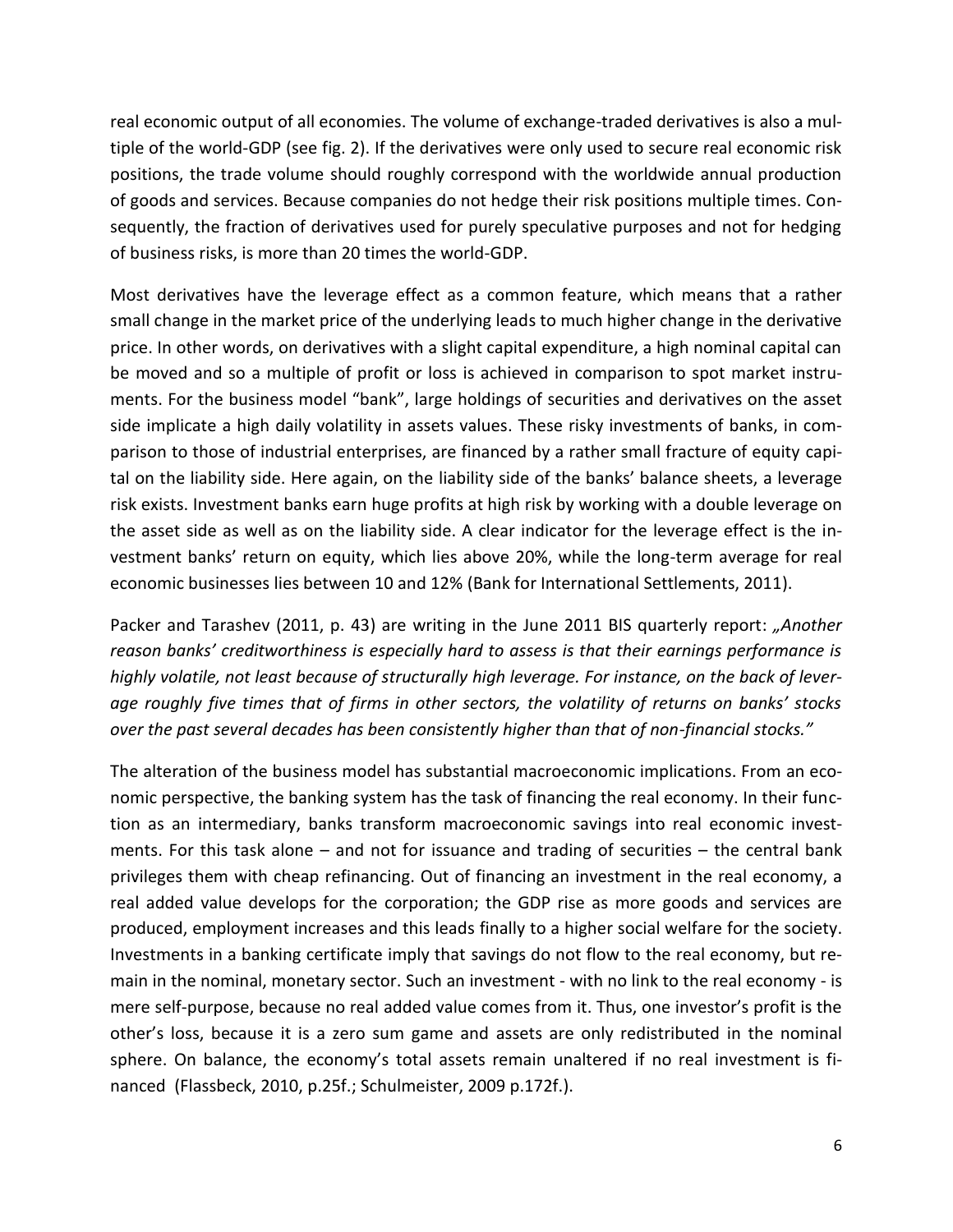With the investors' herd behavior in financial markets, only the nominal value of assets rise, divert more and more from its fair value, until a clear price adjustment occurs. The extreme asset price fluctuations, for example of currencies or of derivatives on commodities and foods hinder and destroy real economic investments and activities. In addition, the share of economic savings, which are invested in bank bonds, hedge funds, and certificates, so in the purely nominal sector, increases steadily in relation to real economic investments. Clearly, on short term perspective yields achieved by nominal investments are higher than those of real investments. However from an economic point of view, this inflow of scarce resources into the unproductive sector is a misallocation ("squander"), enforces the decoupling of financial economy from the real economy and increases the risk of financial crises. The market economy as a whole thereby becomes considerably more fragile and crises-prone.

#### <span id="page-8-0"></span>**2.3.** The corporate governance "bank" failed

The great losses and the threatening insolvency during the financial crisis document the malfunction of the banks' internal risk management and its surveillance by the supervisory board. Another critical aspect in respect to a lack of corporate governance by banks is the practice of awarding high bonuses to the management, even in times of crises.

Responsible for this malfunction of banks' internal risk management are the following factors:

- Generally, the business model bank involves a nearly incalculable risk. Large holdings of securities and derivatives of various types, various markets and maturity on the asset side financed with a minimum of equity capital induce a risk complexity that cannot even be managed with help of the best risk models.
- The estimates of market risk and credit risk are based on ex-post data and subjective assumptions for future trends. The "Knightian uncertainty" as a factor, which cannot be calculated by mathematical models, remains existent.
- The investment banks' risk models focus merely on the risk of the own bank and do not include the systemic risk. This means, the domino effect, which results from the collapse of several banks, is not part of the risk observation.
- The direct liquidity requirement of banks in the financial crisis, which results from not being able to sell securities in the market and the simultaneous collapse of the interbank money market as a refinancing source is only insufficiently, implemented in the banks' risk models.

The supervisory board's job is to audit corporate policy and with that the risks taken by the management. Losses and threatening insolvency, de facto, document a failure in supervision. Positions on the board of directors, especially in banks with government involvement, are oftentimes occupied by persons lacking the necessary expertise for the banking business. A lot of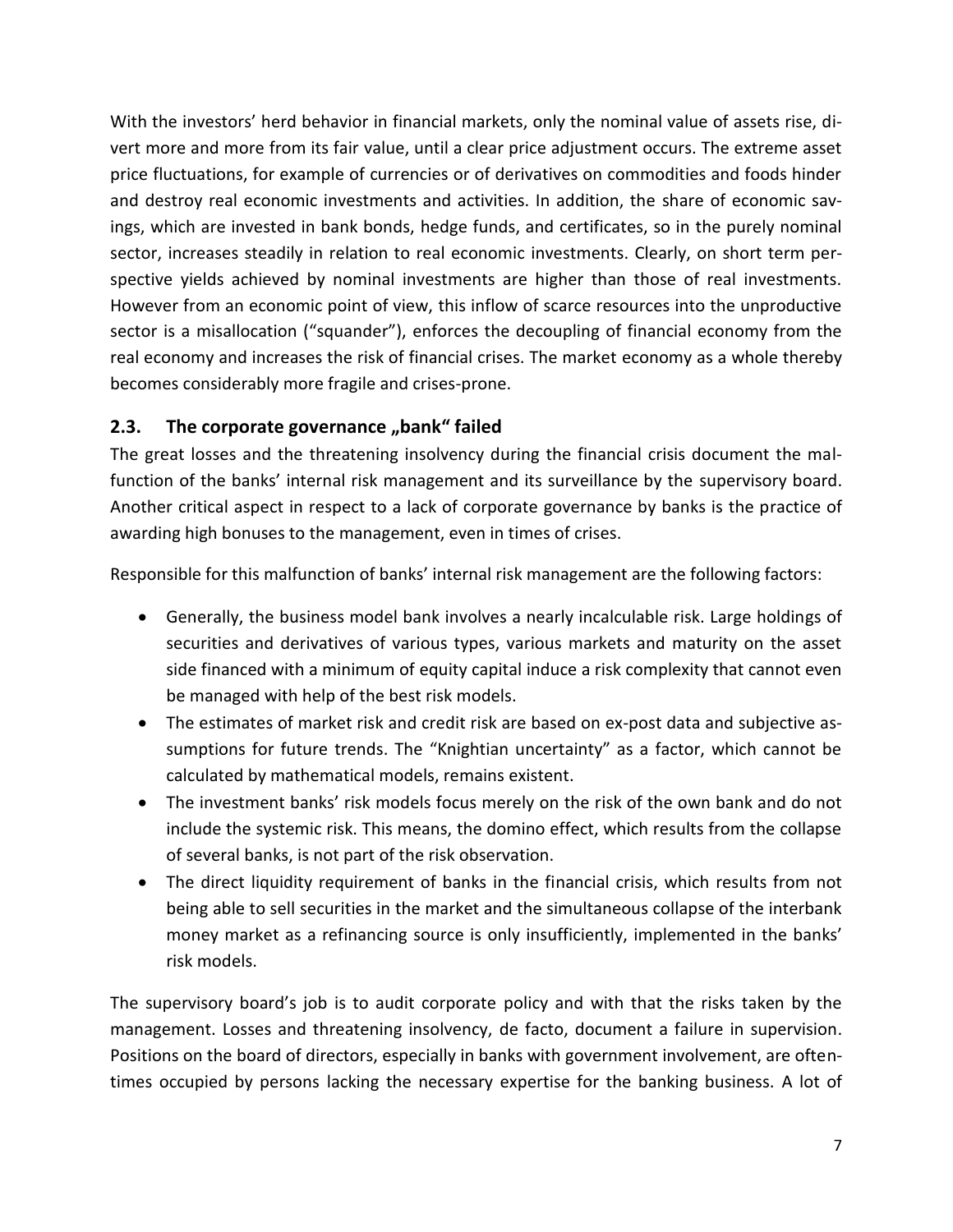times, individuals have a multiple number of mandates on boards of directors to work on, so that no effective control of corporate governance is guaranteed.

Closely related to this, is the question of the liability of directors as well as of the management of corporations. According to Eucken, liability is a constituting principal of a market-based economy. [Eucken \(2004, p. 279f.\)](#page-27-6) introduces the chapter about liability in his work "The Foundations of Economics" with the request "Wer den Nutzen hat, muß auch den Schaden haben (Who is the beneficiary must also have the damage)".

While private individuals and partnerships are directly liable, for capital corporations the corporation is liable as a separate legal entity. This legally limited liability to the entrepreneur's assets causes a dilution of Eucken's principal of liability, because the direct link between the manager's economic decisions and the liability for economic consequences is not granted anymore. By German law, every board member of the public limited company is liable with their own personal assets according to §93 AktG, for damages to the company resulting from a violation of their duty of care. But on one hand it is not a violation, when, in the case of a corporate decision the board director could, on the grounds of appropriate information, reasonably assume that his action would benefit the wellbeing of the corporation (§93 AktG). And on the other hand, capital corporations usually have a professional liability insurance for the actions of their boards (so called "Directors and Officers Insurance (D&O)"), which insures negligence risks. Factually, no individual liability is created with this additional security for the boards' misconduct in investment banks, even when their fault can be proven.

The asymmetry between profits and damages is very distinct in investment banking. Salaries in the banking sector are much higher than in other corporate sectors. The main problem from a corporate governance perspective, in this case, is the variable compensation structures. The management's bonus payments are oftentimes tied to short-term business successes (profit or stock price development), so that false incentives are set to take higher risks. Deals, that increase the corporate success short-term, and then prove to be a high risk and debit factor for the bank long-term, are actively promoted this way. Good corporate governance, in the sense of sustainable corporate development, looks different.

In their recommendation for sound compensation practices, the [Financial Stability Forum \(2009,](#page-27-7)  [p. 1\)](#page-27-7) has especially emphasized the correlation between bonus payments and risk taking of bank management: "*High short-term profits led to generous bonus payments to employees without adequate regard to the longer-term risks they imposed on their firms. These perverse incentives amplified the excessive risk-taking that severely threatened the global financial system and left firms with fewer resources to absorb losses as risks materialized. The lack of attention to risk also contributed to the large, in some cases extreme absolute level of compensation in the indus-*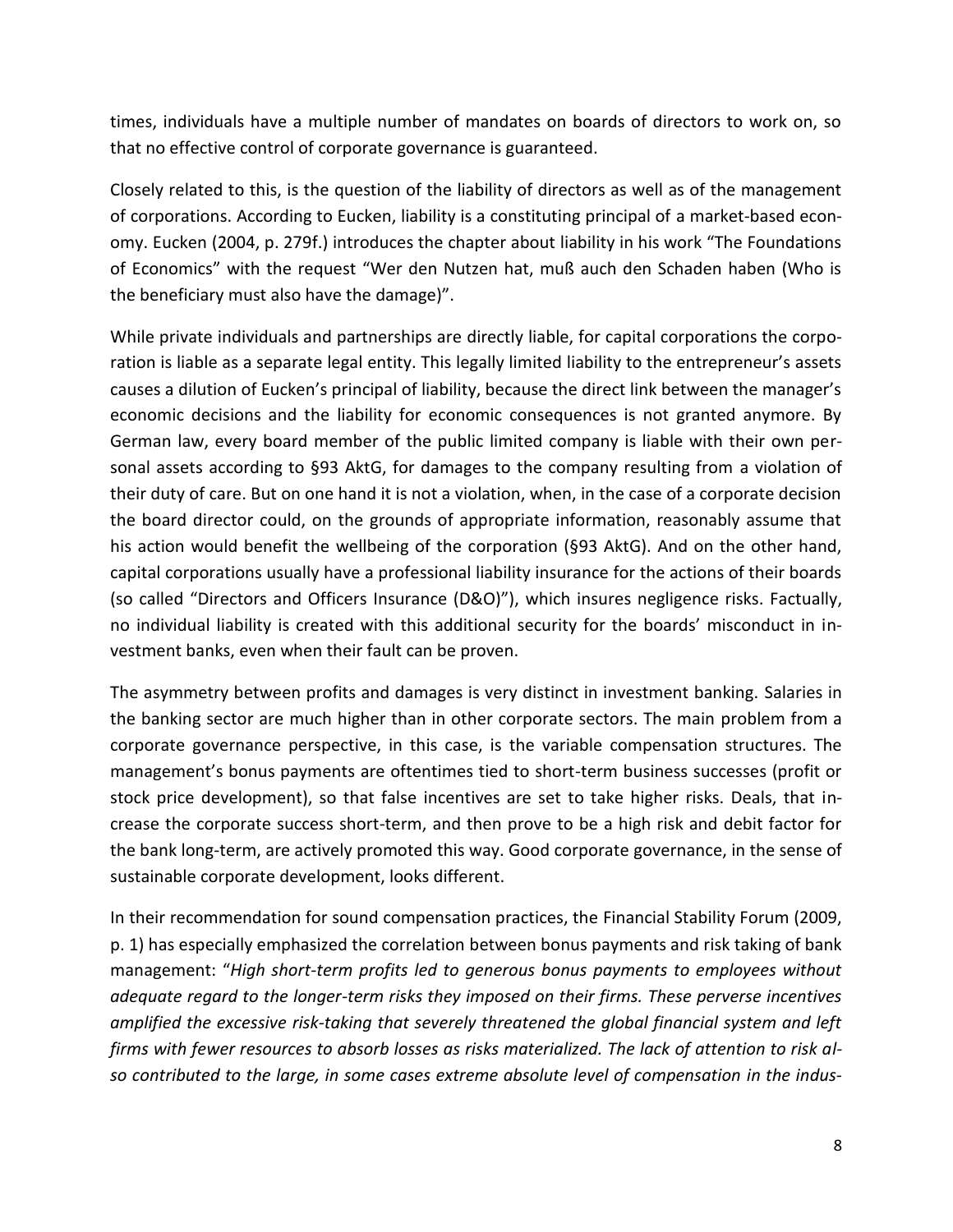*try. ….. The Principles are intended to reduce incentives towards excessive risk taking that may arise from the structure of compensation schemes."*

#### <span id="page-10-0"></span>**2.4. Banking supervision and control**

Basel II, the banking regulation on capital adequacy, initially published 2004, explicitly included the securitization and establishment of off-balance sheet transaction platforms, came too late. To avoid competitive disadvantages for a national banking system, such extensive reforms of the banking system occur on the basis of G20 agreements. The implementation of G20 regulations in national banking law regularly occurs with a considerable time delay. In Europe, the implementation was supposed to be finished in 2006, but due to exception rules etc. the implementation of Basel II just became effective in 2008. Too late to prevent the crisis. Although the US was substantially involved in creating the Basel II agreement, it was never implemented into US law [\(Cannata & Quagliariello, 2009, p. 14f.\)](#page-27-8). Maybe the US now skips Basel II and directly implements the reform of the reform, "Basel III".

Basel II is a good example for the problems of bank supervision. The supervising authority does not act, but rather reacts to dynamic developments in the banking sector or financial market late. The voting processes for the introduction of new banking regulation are extremely time consuming. Reform suggestions must come from national levels to be discussed on the G20 level. Then after tedious negotiations about the details, a G20 agreement is reached. Finally, this agreement must then be implemented in national banking laws and to national regulatory authorities.

The negations on the G20-level are so difficult, because they are characterized by a political struggle over competitive advantages for the national banking system. This nationalistic thinking in politics, in the bank supervision, as well as in national banking legislation strongly contradicts a global finance market and banks that act independently from national boundaries. In past decades, the finance market was liberalized, but the supervision and control of the market, the legislation and lastly the thinking of the politically active persisted on a national level. Naturally, this reflects politics' limitless trust in the finance market or the market as a whole, which requires only minimal control and supervision.

When observing the set of Basel II regulations the complexity, the high level of detail and the extent of the policy become obvious. This complexity of regulations results from the ambition to create a possibly generally binding and unambiguous directive. The level of detail and the ruling of individual cases increase steadily from Basel I to Basel II to Basel III, so that in the end, the knowledge of these banking regulations can only be accessed by few experts. Nevertheless, in this competition between experts, banks will be the ones executing banking supervision. Because the long history bank crises documents the high innovative power of the finance markets in creating new financial instruments, which enable a legal way of bypassing bank supervision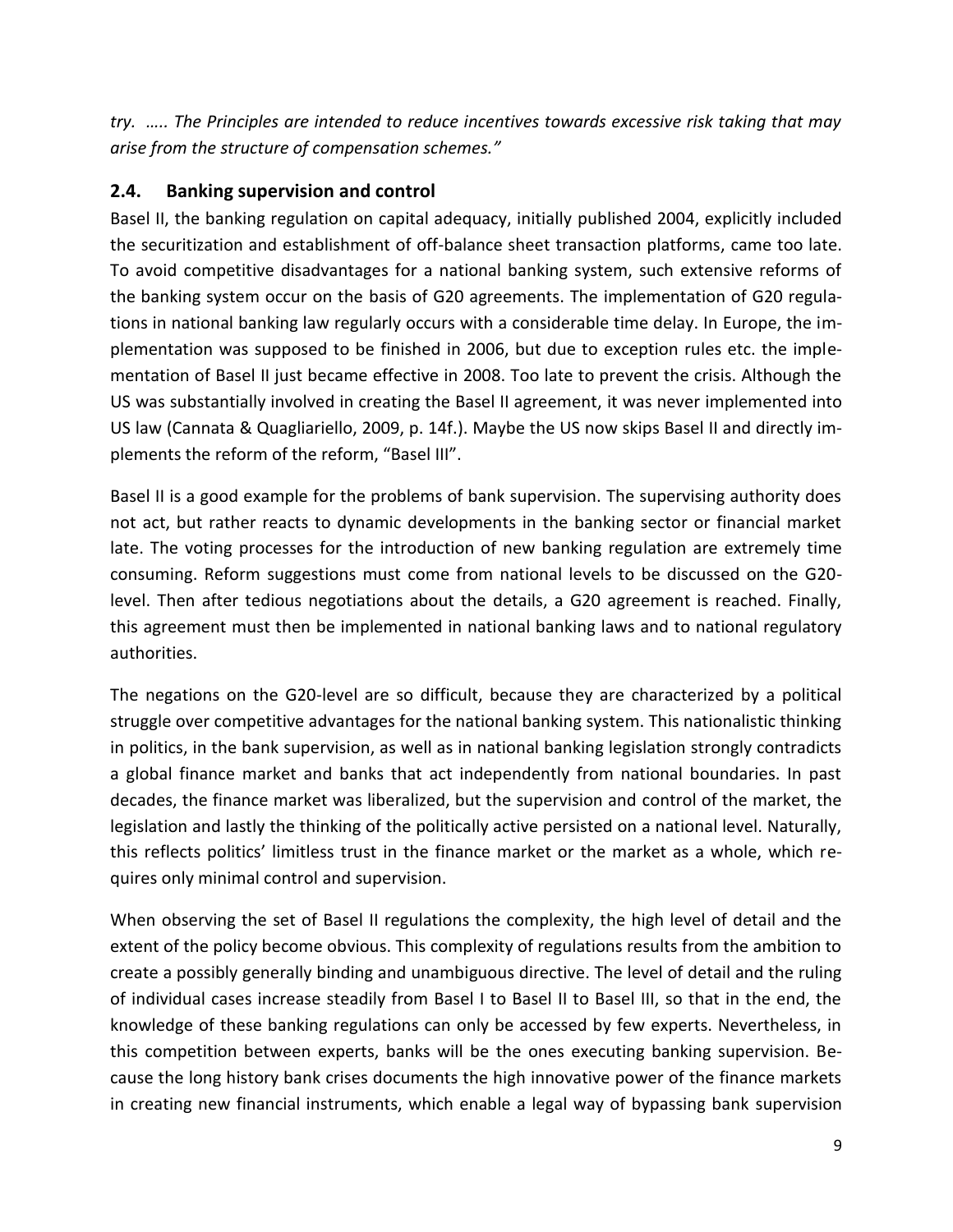and control. This competition is unfair, because the financial resources and with that the manpower between private banks and official supervision are unevenly distributed. In the face of the high costs of banking supervision now and the rather low return, the society must question whether it wants to further participate in this competition over banking regulation.

#### <span id="page-11-0"></span>**2.5. Mark-to-Market valuation – procyclic accounting**

As the EU-Commission has decided, European credit institutions have accounted for according to International Financial Reporting Standards (IFRS) since 2005. One groundbreaking change is the valuation of financial assets, documented in the trading book, by their market price, so called "mark to market" assessment or "fair value accounting". Before, in the "Current Accounting Framework", the acquisition value of an asset has been taken for valuation.

This constraint to evaluate tradable assets with actual market prices involves high risks that were pointed out by [Enria et al. \(2004\)](#page-27-9). As the development of US real estate prices demonstrates, market prices certainly do not always represent the fair value, but rather underlie speculative exaggerations and are volatile. With the mark-to-market valuation of tradable assets speculation and volatility are taken into the bank's balance sheet. Shareholders' equity, profits and losses, tax payments, dividends and lastly the credit institutions' solvency therefore reflect the market's volatility. Wherefore, the balance sheet, the income statement, and the annual report of financial institutions only have little reliability and limited significance.

Additionally, the market-oriented assessment of assets strengthens the speculative exaggeration of the finance market in both directions, meaning that it has a procyclic effect. This is proven in an empirical study about past financial crises by [Adrian and Shin \(2010\)](#page-27-10). The functional chain can easily be comprehended. In the case of a mark-to-market valuation rising market prices automatically increase the value of financial assets, causing the shareholders' equity and profit to simultaneously increase on the liability side. Banks with higher equity capital can take up more loans and newly invest this capital at the finance market. The increased demand then again causes market prices to rise and so leads to steadily increase in banks' profits and equity capital. Gratifications for bank management (bonus payments), the dividend disbursements to shareholders and the number of bank analysts' recommendations to buy bank shares increase as well. The boom nourishes the boom. How else would it be possible for US-banks that were rescued by the government during the financial crisis, to pay back the high government grants within a short period of time after the crisis? With comparably modest revenues from financing real investments, such a turn of events from threatening insolvency to high profits is unexplainable. Naturally, banks that are especially active in investment banking have an advantage here.

#### <span id="page-11-1"></span>**2.6. Rating – no independent and neutral assessment**

With the increasing sales-orientation of banks, as well as with growing complexity of financial products, there is a higher demand by investors for a "manufacturer-neutral" or bank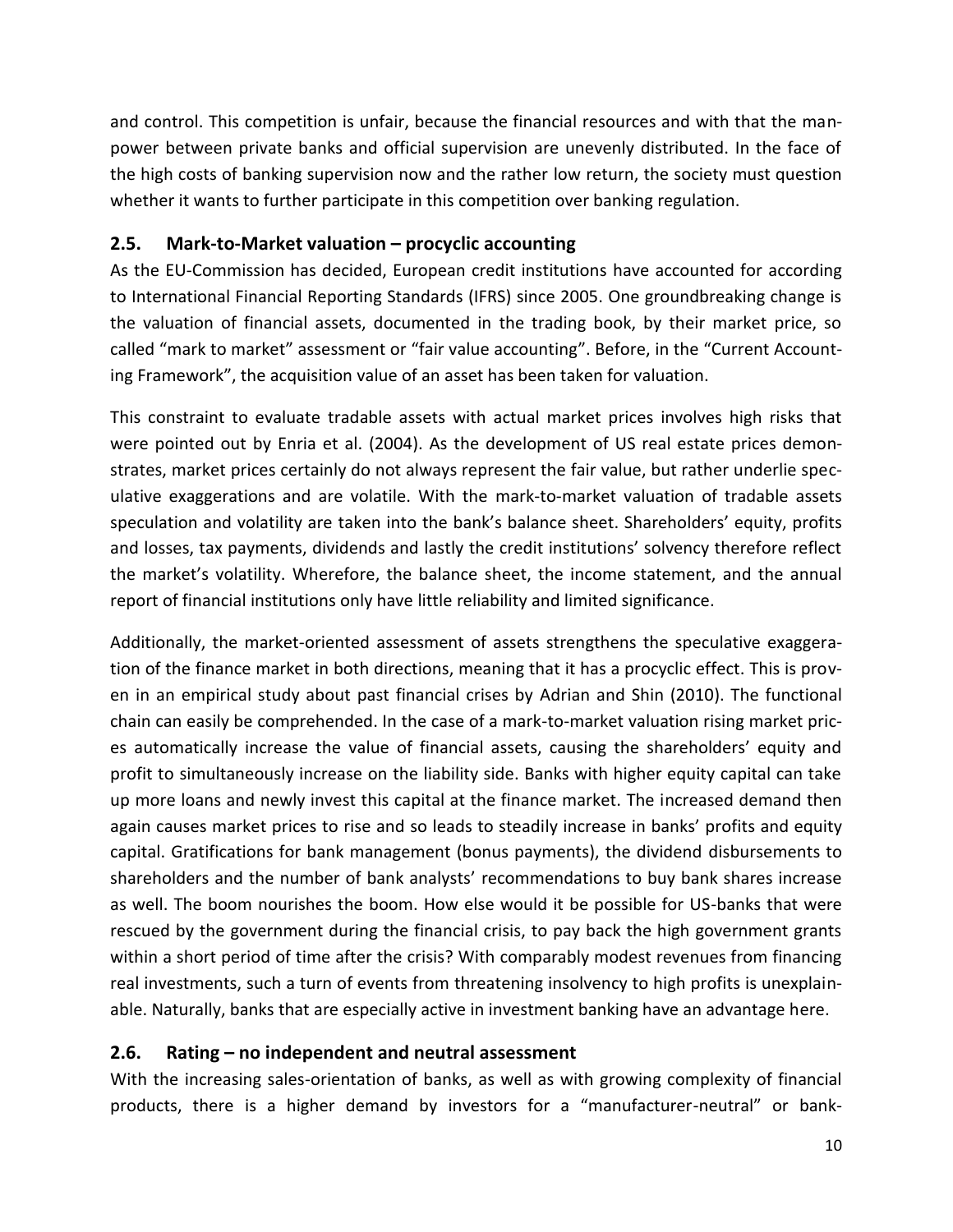independent assessment by a third party. The three big rating-agencies Standard & Poor's, Moddy's, and Fitch, who are responsible for 95% of all ratings, perform this task, but rather insufficiently. All three agencies are private, profit maximizing corporations, whose business is the assessment of credit risk of various kinds. To this extent, they are first and foremost liable to account to their shareholders. These are not investor or consumer protection organizations, which examine and attest the intrinsic value of stocks by government order, independently of economic interests as "Stiftung Warentest" (the German product testing foundation) does.

Furthermore every rating is a subjective assessment and evaluation of available information. Even though rating models have a closed inner logic, relatively many assumptions about future development of the corporation specifically, as well as the entire corporate environment flow into the assessment.

According to [Packer and Tarashev \(2011, p. 44.\)](#page-28-0): *"Ratings are opinions about the creditworthiness of a rated entity, be it a sovereign, an institution or a financial instrument. They reflect both quantitative assessments of credit risk and the expert judgment of a ratings committee. Thus, no rating can be unequivocally explained by a particular set of data inputs and formal rules."*

In addition, the issuer of bonds, the one who has a direct economic interest in a "good" rating, is the one who pays the agencies for their services (so called "issuer-pay-model"). Especially lucrative is the assessment of structured finance products that are based on the securitization of an extensive pool of assets. Depending on the complexity and volume of the asset pool, the agencies receive between 300 000 and 500 000 Dollar for their ratings [\(Holmes, 1999\)](#page-27-11). With that, the revenue from dealing with structured financings contributes significantly to the agencies corporate success.

The constellation of market dominance, profit maximization, subjectivity and payment practice in ratings has notably contributed to the financial crisis. With the help of portfolio models bad credit risks were blandished and attested with good ratings. During the financial crisis, it turned out, that the fundamental model assumptions (correlation and covariance) were a great deal too optimistic and the bonds were rarely valuable. 2007, Moody's reduced the ratings of 31% of all collateralized debt obligations. Of 94% of all the issued mezzanine tranches (structured bonds with a BBB to B rating) in 2006 and 2007, interest and redemption payments are not operated anymore. 45% of all AAA rated senior-tranches are also insolvent [\(Basel Committee on](#page-27-12)  [Banking Supervision, 2008, p. 14f.\)](#page-27-12). This means, that the credit risk earlier attested as good has turned out to be a bad risk in retrospective.

Liability claims against rating agencies based on their false assessment are difficult to enforce legally. To do so, a premeditation or gross error would have to be proven within the model. Having a wrong opinion or a false evaluation about the fundamental risks is not indictable per se.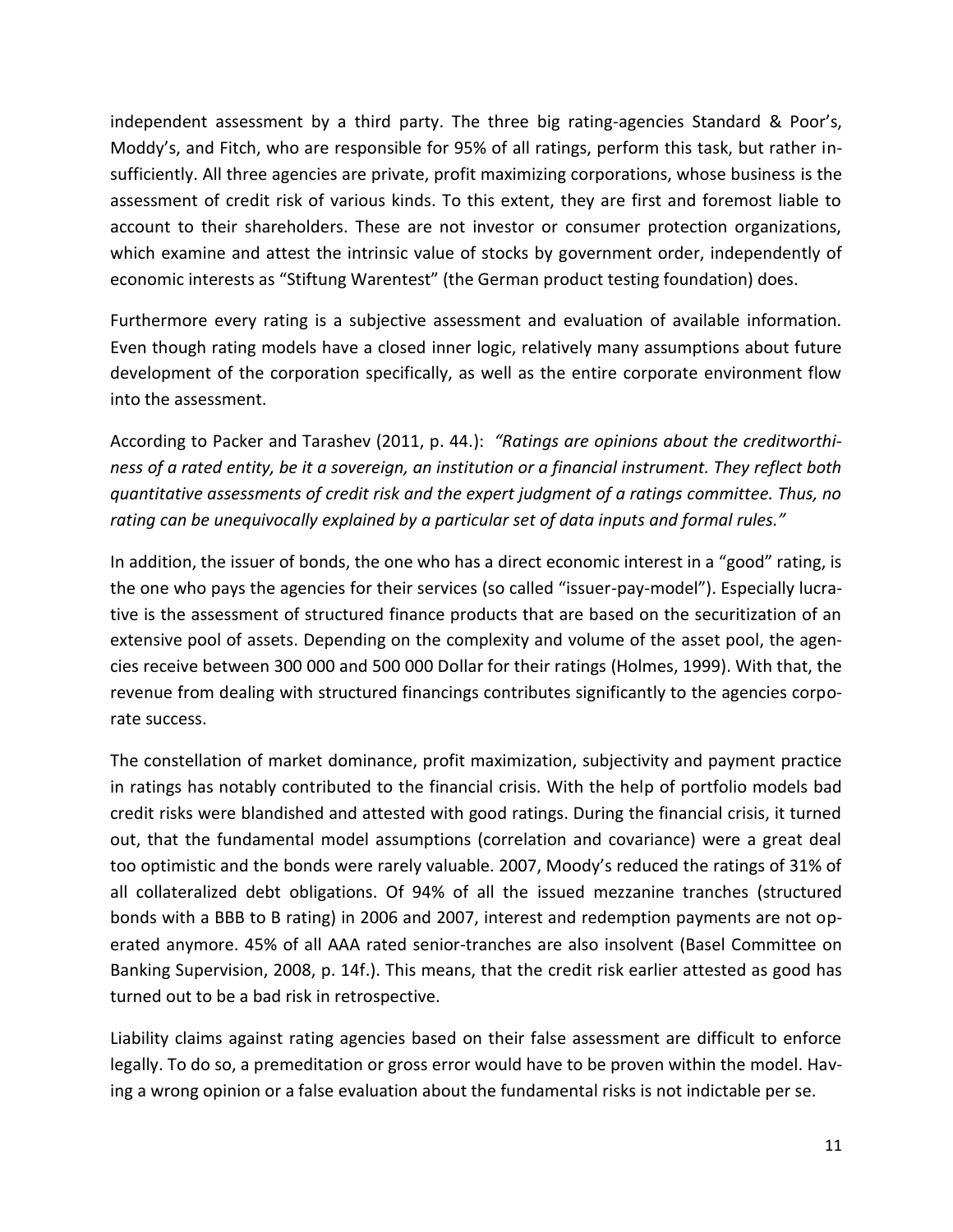In terms of the ratings problem, it is also important, to observe the environment. The market participants align their actions with the ratings, so that a change of rating directly influences market development. In the case of a downgrade of a debtor's credit quality, his refinancing costs rise immediately, through which a crisis situation of an entrepreneur or a country can intensify further. The downrating therefore becomes a self-fulfilling prophecy, acts procyclic to that extent and supports the prevailing herd behavior of investors. Through the daily trading with securitized loans long-term forecasts about the probability of a default become a shortterm play ball for the market.

The meaning of ratings and so the influence of the agencies are additionally supported by the fact, that national legislation concerning bank supervision and regulation in many states, so far for example in the German banking act, KWG, are based explicitly on the risk assessment of private rating agencies. This is hardly surprising, because the G20 agreement about banks' capital adequacy (Basel II and Basel III directives) is also applicable to the assessment by external rating agencies. The European Central Bank too explicitly uses ratings as a standard for the minimum requirements of collateral deposited by commercial banks for refinancing. This is how laws, provisions, and procedural regulations in the finance sector are implicitly based on the subjective assessment of three American corporations.

#### <span id="page-13-0"></span>**2.7.** Credit derivatives and other derivatives – "perverse world"

The example of credit derivatives demonstrates how the expanding market negatively affects the real economy. With the help of credit derivatives, the actual stream of payments (interest and redemption) of a loan can be separated from its default risk. Since this is an exchange of credit default risks, this most widely used credit derivate is called "credit default swap (CDS)". Example: Bank A grants corporation B a loan and simultaneously gets insured for credit default by insurance C. As in any insurance, A, being the secured party, now pays C regular premiums and so is guaranteed to be compensated for his loss (nominal value of the loan) in case of B's default. As opposed to traditional credit insurance, the credit derivate is tradable at the market due to an extensive standardization of contracts. Furthermore, the buyer of such a credit derivate can insure the risk of credit default of B without even possessing a loan handed out to B. When taking up insurance, however, the insured party must possess the object to be insured.

Many economists view the development of credit derivatives as positive, because in theory they enable an allocation of risks to economically strong corporations. But this opinion overlooks substantial disadvantages. The incentive structure in the credit business of banks changes fundamentally. In the traditional credit business, the bank has a considerable economic interest in the debtor's solvency. When granting loans, the bank intensively examines the debtor's creditability and creditworthiness and requests a regular report about his economic development. When the bank sells the credit risk to a third party through a credit derivative, it has no more an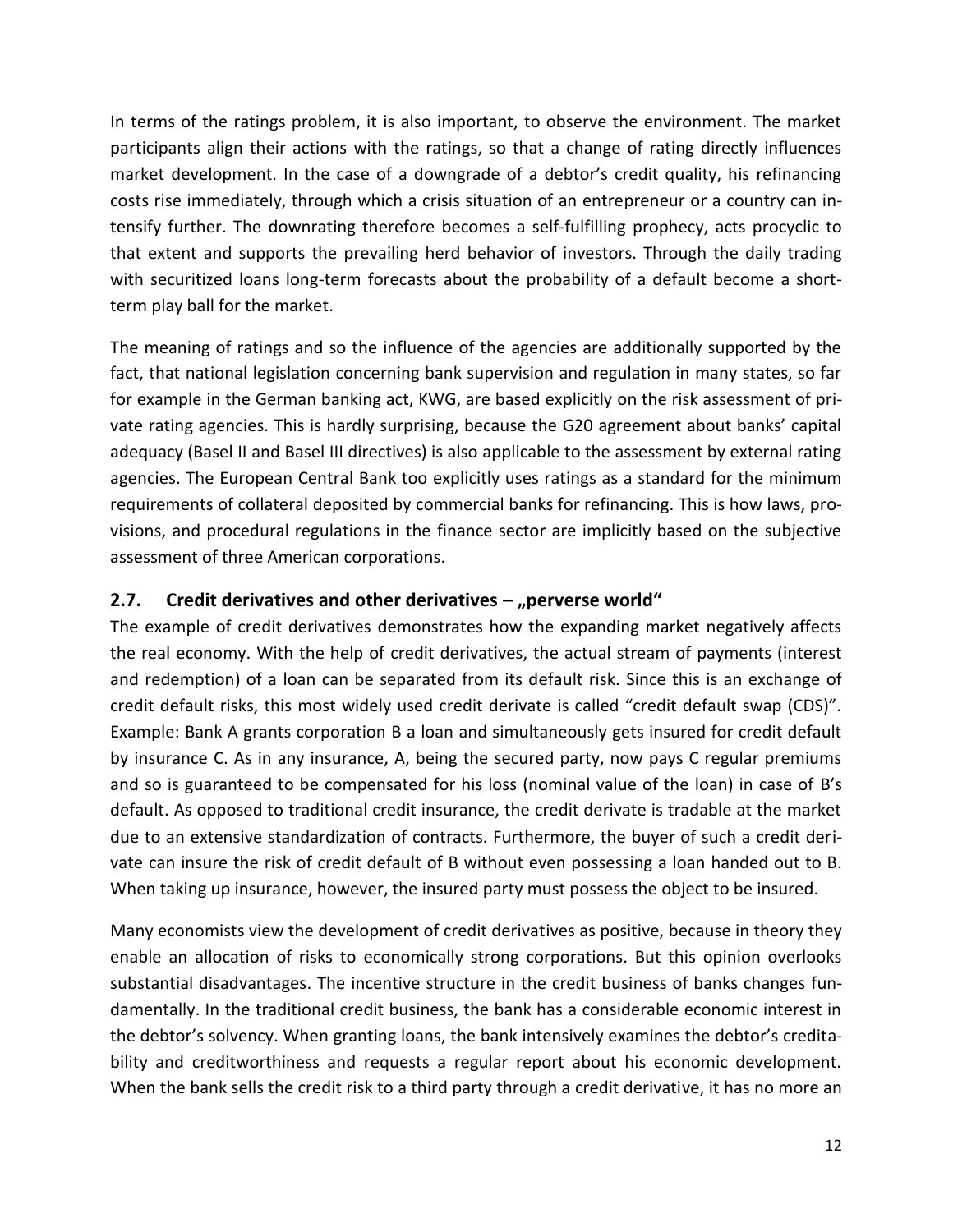economic interest in carefully choosing debtors. Furthermore, the bank is not required to inform the borrower about the altered state of interest.

This "lack of interest" can even make a debtor's economic demise or the bankruptcy lucrative for the bank. In a settlement proceeding or a restructuring of company's B debt, the bank A only receives parts of its claims against B back, whereas in case of a bankruptcy it receives 100% of its claims through the credit default swap from C. This is not the only case, as the bankruptcy of General Motors in 2009 shows. The creditors refused to agree to a settlement deal aimed for by the US-government and insisted on GM's bankruptcy [\(Sender, 2009\)](#page-28-2).

In 1998 the CDS market volume estimated at  $$$  180 billion (the nominal value of the hedging volume), 2004 it was already at \$ 6 trillion and in 2008 nearly ten times of that, at \$ 57 trillion [\(Stulz, 2009, p. 13\)](#page-28-3). With increasing liquidity and volume in the CDS market the bank's decision about granting loans is influenced. Often a credit is only granted, when the risk can be sold, not otherwise. With that, the potential creditor's economic situation becomes secondary as a variable for the bank's credit decision. The same applies to the pricing of loans. The economic theory assumes that the price of the derivative is derived from the price of its underlying (basis price). That means the premium payment of the credit derivative results from the interest rate of the loan. But this is not the case in practice. Here, the more liquid market dominates the less liquid market. The market for credit derivatives demonstrates a much higher trade volume than the credit and bond markets, meaning that in the case of big corporate debtors, the price for the insurance of the credit risk at the CDS-market determines the interest rate for the loan.

However, the derivate price for the credit risk does not result from the individual creditworthiness assessment of the debtor but rather from daily trading with CDS at the financial market. It is volatile and shows speculative distortions. If the interest rate for the loan becomes a residual of credit derivative premiums, then the real economic use of capital, the entrepreneurial investment, becomes indirectly dependent on the development of speculative derivate prices. The [Deutsche Bundesbank \(2010, p. 58f.\)](#page-27-13) has recently empirically proven the price-leadership of CDS compared to the loan market, but did not warn about the fatal economic consequences of this fact.

Supporters of the credit derivatives emphasize the advantages of optimal allocation of risks in the economy. The idea is that credit derivatives enable the transfer of risks to potent and powerful market participants. But the financial crisis shows, that exactly this was not the case. With AIG, a US insurance company has taken over default risks amounting to 562 billion dollar in 2007 with the sale of CDS, which brought them to the edge of a collapse when the insured event occurred in 2008. Only with a bailout package of altogether 182 billion dollar from the US government, AIG could be saved from insolvency. AIG especially sold CDS to buyers of structured bonds and with that secured the default of interest and redemption payments. Just like the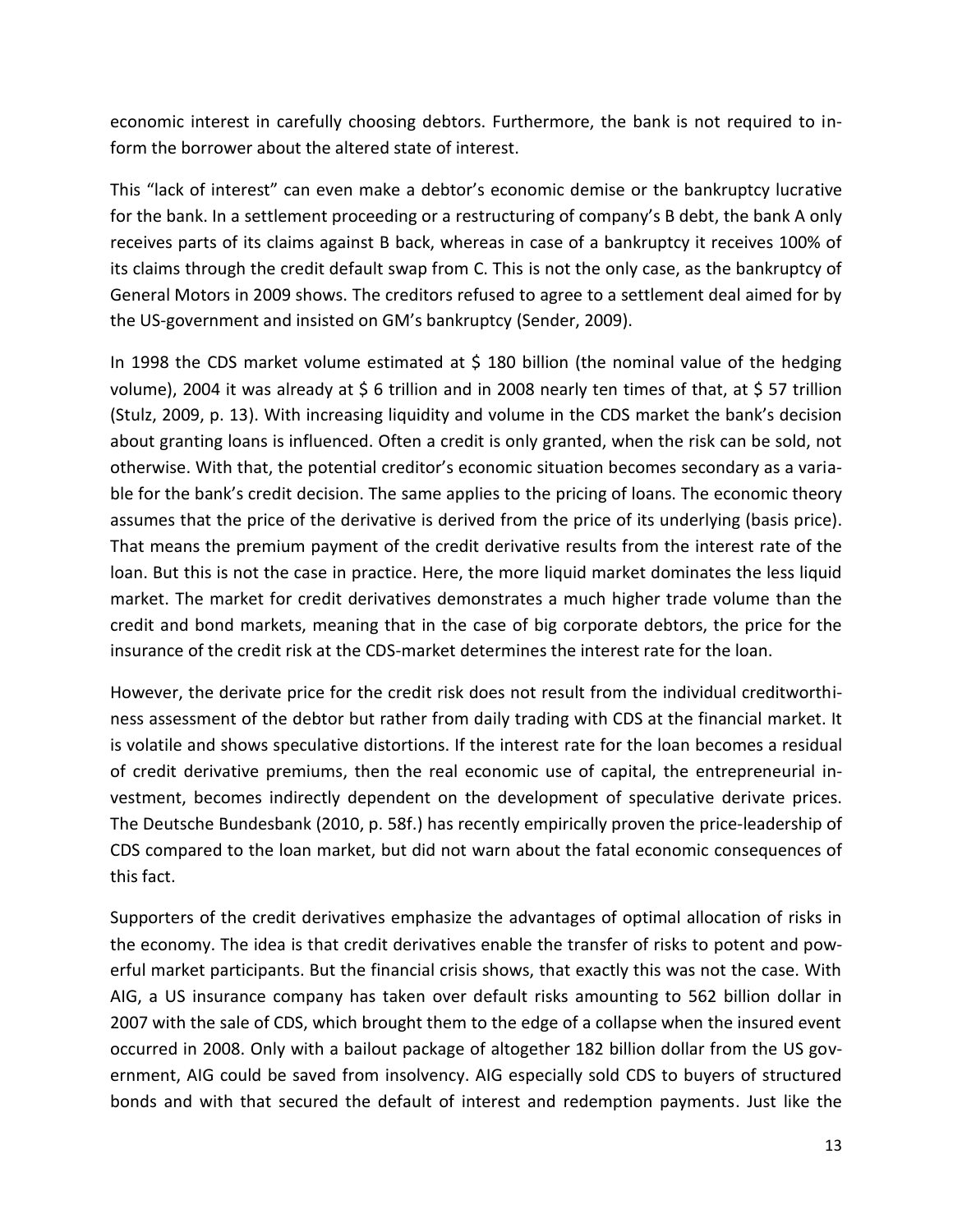credit risk of these bond constructions was falsely assessed with a good rating, the premium payment of CDS was estimated too low. AIG, as opposed to banks and hedge funds, actually took over the credit default risk and only sold CDS unilaterally [\(ISDA, 2009\)](#page-27-14). Contrary to AIG, Banks and hedge funds covered immediately every open risk position from a CDS trade with a reverse risk position. Had AIG really defaulted as a liable payer, the carousel business of the reciprocal buying and selling of CDS by banks and hedge funds would have also collapsed, because this deal requires, that each party complies with its obligations and that no party defaults. In such a carousel business the default of a single contractual party could already bring the entire finance system to a downfall in a sort of domino effect. The systemic risk because of the reciprocal linkage of the financial institutions from the buying and selling of CDS is very high. The previously portrayed business model of banks and hedge funds has nothing to do with the economic desirable optimal allocation of risks to economic subjects that are capable of carrying such risks.

The above statements can respectively be applied to other derivative markets. The trade volume of commodities or oil in forward markets is a multiple of its trade volume in spot markets. As in the case of credit derivatives, the forward market price determines the price formation in the spot market. Paradoxically, not the manufacture or production costs determine the price, but rather the speculative price development at option and future markets. The price trend in a purely nominal sphere determines the economic efficiency of production processes in the corporate sector.

#### <span id="page-15-0"></span>**3. Status quo of financial market reforms in Europe**

#### <span id="page-15-1"></span>**3.1. European finance supervision – new institutional structures**

The financial crisis revealed considerable weaknesses of the European finance supervision. In the beginning of the crisis, individual European member states acted isolated, with their own national bailout plans for "their" banks as well as national economic stimulus packages. There was a great lack of cooperation between supervising authorities as well as no superior establishment for coordinating rescue activities. Following the insight, that a liberalized, global finance market also needs supranational supervision structures, the EU used the crisis to create European finance supervision with own institutions and responsibilities.

Since 2011, the supervision on the micro level is the responsibility of the European System of Financial Supervision (ESFS), which consists of the European Banking Authority (EBA) in London, the European Supervisory Authority (Insurance and Occupational Pensions) (EIOPA) in Frankfurt, and the European Securities and Markets Authority (ESA) in Paris. While the general execution of the supervision remains the task of national institutions of EU member states, the new European roof institutions "*….. will be built on shared and mutually reinforcing responsibilities, com-*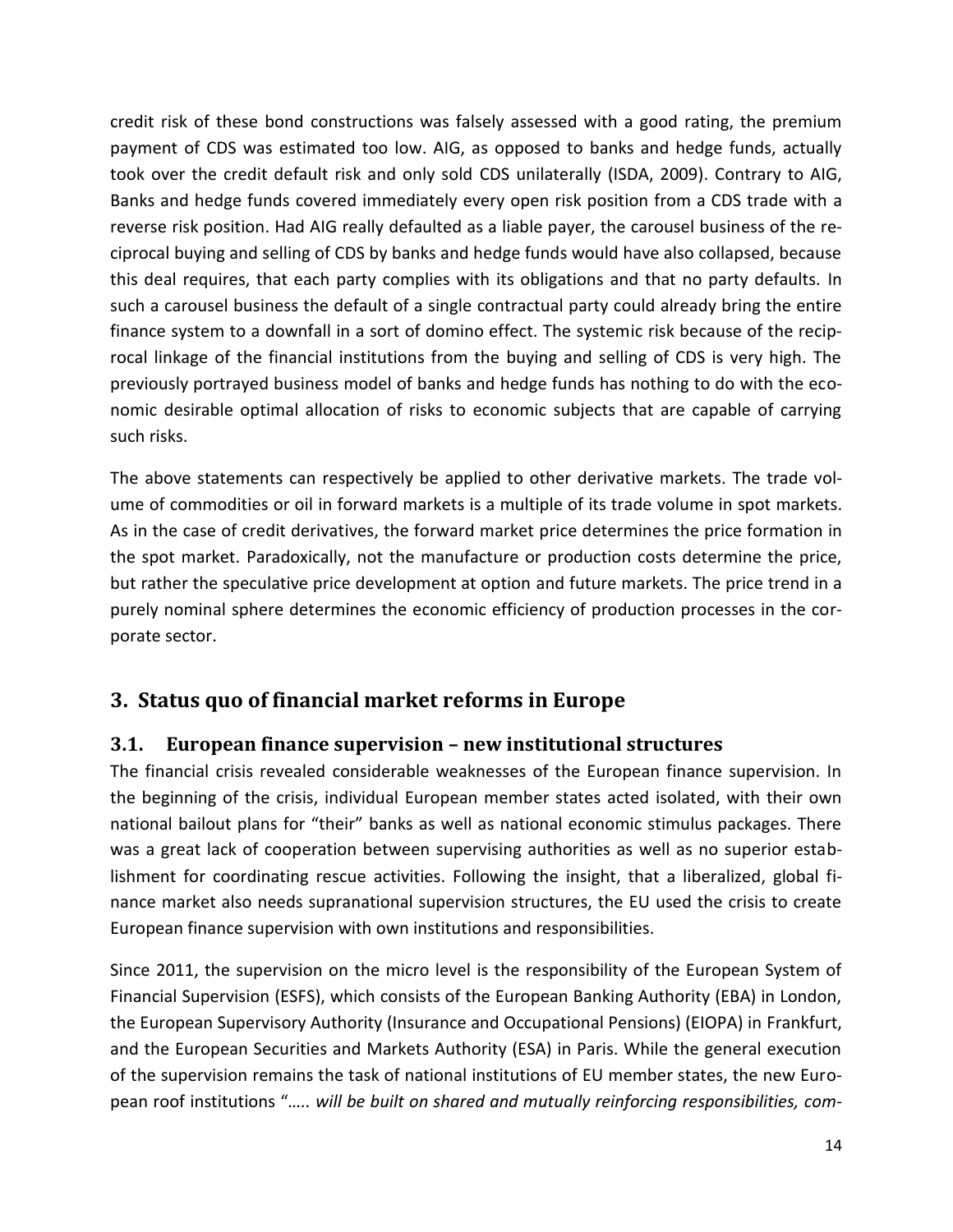*bining nationally based supervision of firms with centralisation of specific tasks at the European level so as to foster harmonised rules as well as coherent supervisory practice and enforcement. [\(European Commission, 2009, p. 3\)](#page-27-15)."* To obtain national sovereignty, the new European institutions are hardly equipped with authority and powers to direct. Only in case of a crisis, the European supervisor has the right of initiative to intervene in national sovereignty.

| European financial supervision                  |                                                                                |                                               |                                                    |  |  |  |  |  |  |
|-------------------------------------------------|--------------------------------------------------------------------------------|-----------------------------------------------|----------------------------------------------------|--|--|--|--|--|--|
|                                                 | Macro-prudential<br>Approach                                                   |                                               |                                                    |  |  |  |  |  |  |
| European System of Financial Supervisors (ESFS) |                                                                                |                                               |                                                    |  |  |  |  |  |  |
| European Banking<br>Authority (EBA)             | European Insurance<br>and Occupational<br><b>Pensions Authority</b><br>(EIOPA) | <b>European Securities</b><br>Authority (ESA) | European Systemic<br><b>Risk Council</b><br>(ESRC) |  |  |  |  |  |  |

To recognize future risks early for the stability of the financial sector, an Economic Systemic Risk Council (ESRC) is installed. It is its task, to investigate potential risks for the stability of the finance system on the macro level and send out warnings and recommendations to national and European supervision institutions as early as possible. With the creation of a central authority in Europe for macroeconomic analyses, the research power of national institutions and supervising authorities, which are fragmented into resources until now, are supposed to be bundled. In general, the analysis of macroeconomic aspects becomes a much more important factor, than it was before the crisis. Even though, the, at the ECB located, ESRC does not have any explicit legal authority, its warnings and recommendations should nevertheless have substantial political influence, yet through the involvement of all EU central banks and the EU supervising authorities.

#### <span id="page-16-0"></span>**3.2. Reforms of the banking system**

Despite the short period of time, numerous reforms were introduced in the banking sector. An overview of them will be given below:

#### **Stress tests**

The newly created European Banking Authority (EBA) has been conducting annual stress tests since 2009 for European banks. With this, the Europeans are following the US role model to test the risk bearing ability of individual banks under the assumption of negative developments of the entire market environment. In case of a simulated decrease of economic growth, as well as rising interest rates in the money market and in the capital market, the bank's equity capital (hard core capital, common equity tier 1) must not fall under the 5% mark. With the publication of the results of stress tests, transparency is supposed to be improved and to strengthen the market participants' trust in the European banking sector.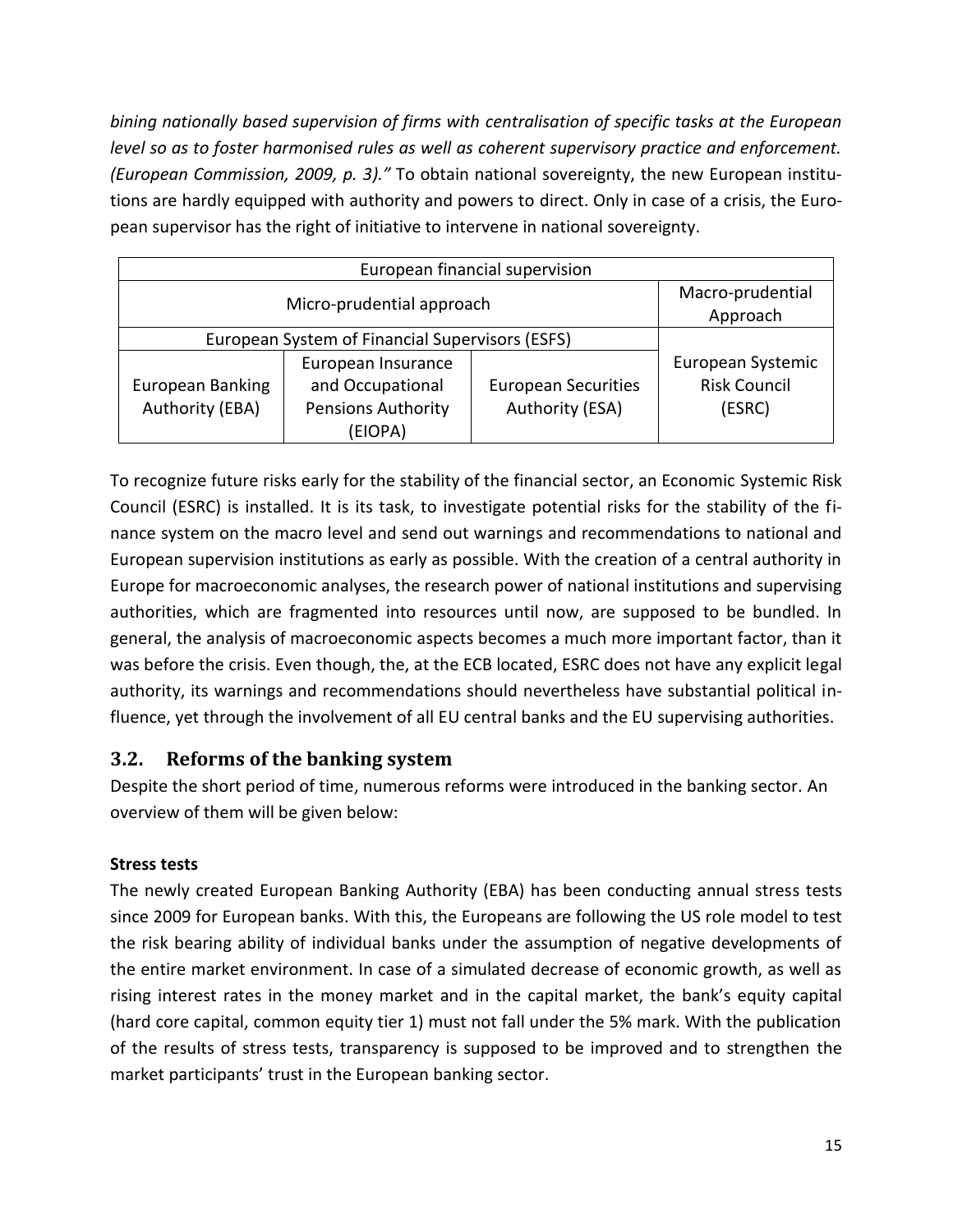#### **Basel III**

As a reaction to the financial crisis, the Basel committee for bank supervision has passed a new capital adequacy and liquidity requirements for banks, the so called "Basel III-directive", which, as a G20 agreement, is being implemented in national banking law step by step. Basel III is supposed to come into effect 2013. With Basel III, the existing capital adequacy requirements for banks in Basel II guidelines are successively being tightened. In addition, a wider risk spectrum is covered and current regulations are complemented by macroprudential aspects of the banking system stability [\(Bank for International Settlements, 2011, p. 75f.\)](#page-27-4):

- Aside from the higher quote for core capital to be hold by banks, its quality also improves.
- To set a link between equity capital and the bank's business risk as a whole, a maximum borrowing rate (so called "leverage ratio") is introduced together with Basel III. The rate is derived from the relation of a bank's core capital to its assets plus off balance deals and derivatives.
- Threatening losses from the bank's own trading book are supposed to be covered by higher capital deposits for less solvent, credit risk sensitive assets in the future.
- Stricter capital requirements concerning the counterparty risk will prospectively apply for OTC derivatives. With that, Basel III sets the incentive for banks to increasingly trade derivatives on central clearing platforms in the future and so to reduce the systemic risk in the banking sector.
- Lacking solvency was a central problem for banks in the financial crisis. That is why Basel III on one hand leads to a minimum liquidity rate (the "liquidity coverage ratio", LCR) and on the other hand to a structural liquidity rate ("net stable funding ratio", NSFR).
- The problem of the bank regulation's procyclicality in its reaction on the real economic development is supposed to be solved by the introduction of capital cushions. In economically "good" times, banks must hold more equity capital than dictated by the minimum requirements. This builds a capital holding cushion for bad times.

#### **Capital requirements for global, system relevant banks (G-SIBs)**

For the coordination and enforcement of G20 agreements, the Financial Stability Board (FSB) was founded in 2009. The FSB submitted a regulation concept for global system relevant institutions in 2010. Subsequently, financial institutions that are categorized by the FSB as system relevant according to their size, network, global importance and complexity, should also be able to bear greater losses. To secure this ability of absorbing higher losses, the deposit of additional equity capital of 1% to 2.5% is demanded from these system relevant banks. Meaning, that Banks must hold more core capital than Basel III requires them to. These additional equity requirements must successively be met by the banks from January 2016 until the end of 2018 at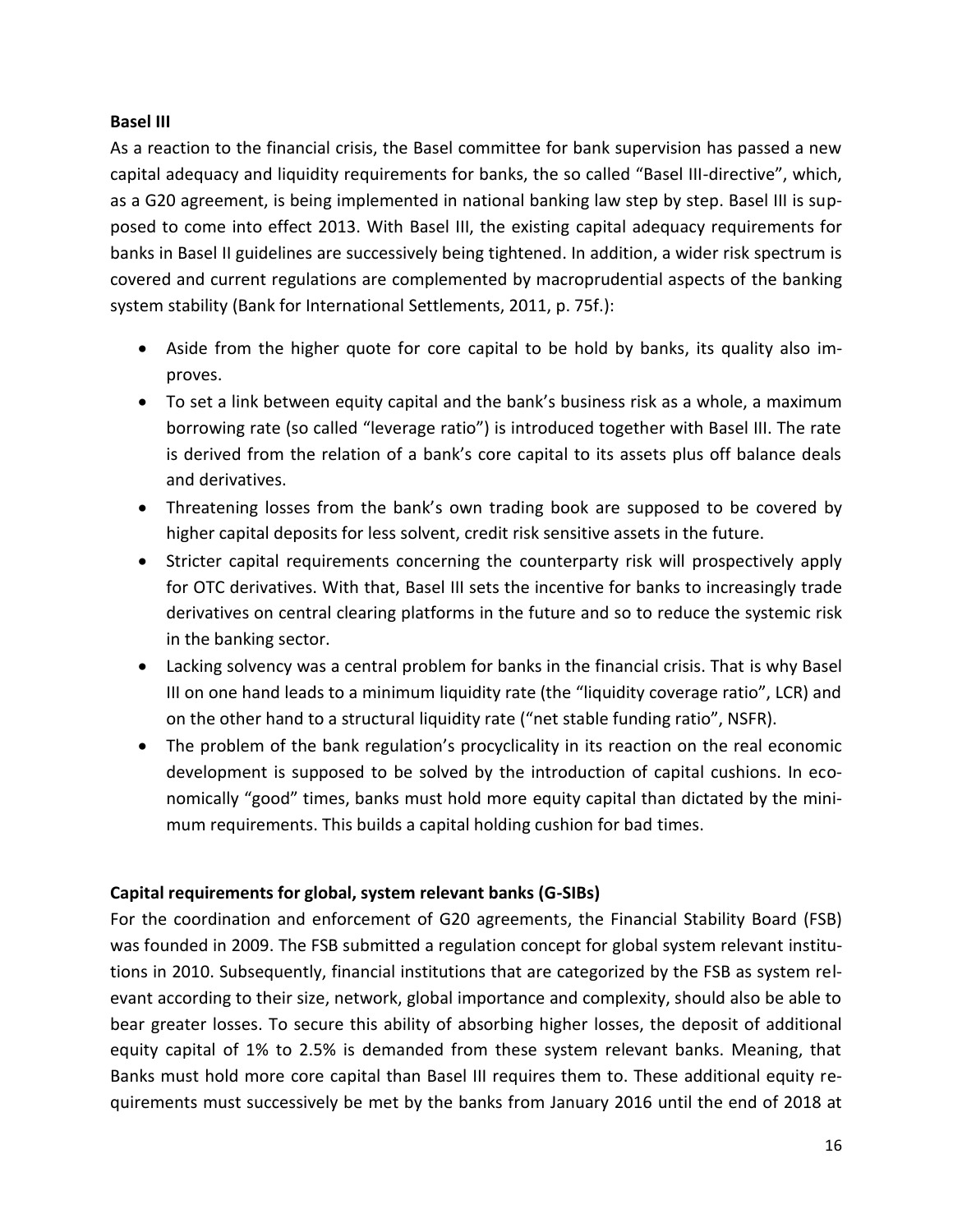latest. To solve the "moral hazard problem" of systemic relevance, the striving for banks for an even higher level of systemic relevance than achieved already will be punished with an additional surcharge of another 1% equity capital deposition.

#### **More effective cross-border bank resolution**

During the financial crisis, a master plan for the liquidation of defaulting banks did not exist, so that a liquidation would have been possible without simultaneously taking the risk of endangering the finance system's stability altogether. This systemic risk "bank" is supposed to be crossed by the elaboration of institution specific emergency plans. By the end of 2011, the FSB will develop a concept for resolution of globally active financial institutions, which will be implemented in national banking law as a G20 agreement [\(Financial Stability Board, 2011, p. 3\)](#page-27-16). The EU commission too sees the necessity to act here and already has consulted about the technical details of enabling possible framework regulations in the field of bank restructuring and liquidation [\(European Commission, 2011\)](#page-27-17).

Germany, with its laws on bank restructuring (RStruktG), which came into effect, in 2011, has already quickly pressed forward on a national level. This set of laws essentially contains three elements:

- 1. It regulates a two-level process for recapitalizing and reorganizing credit institutions. These processes give the bank management an instrument with which to find its own solutions without the involvement of banking supervision with its measures. Recapitalization and reorganization require reaching a consensus between the supervision authority, credit institution and debtors [\(Deutsche Bundesbank, 2011b\)](#page-27-18).
- 2. If this is not the case, the RStruktG offers the federal financial supervision authority (BaFin) the possibility of a transferal command as an administrative measure, as long as the finance system's stability is endangered. A credit institution's assets including its obligations can be partly or entirely transferred to a different legal entity with the transfer command.
- 3. Commercial banks are obligated to deposit an annual contribution, which amount depends on the profit situation, in a restructuring fund. The fund is meant to collect €70 billion, while expecting an annual contribution of €1 billion [\(Deutsche Bundesbank,](#page-27-18)  [2011b\)](#page-27-18).

#### **Legislative regulations of bank internal compensation systems**

In 2009, the FSB developed fundamental principles for sound compensation systems [\(Financial](#page-27-7)  [Stability Forum, 2009\)](#page-27-7) simultaneously established standards for implementation. According to these, the compensation is to be more closely connected to long-term and sustainable corporate success, whereby the risks taken must also be taken into consideration [\(Shlomo & Nguyen,](#page-28-4)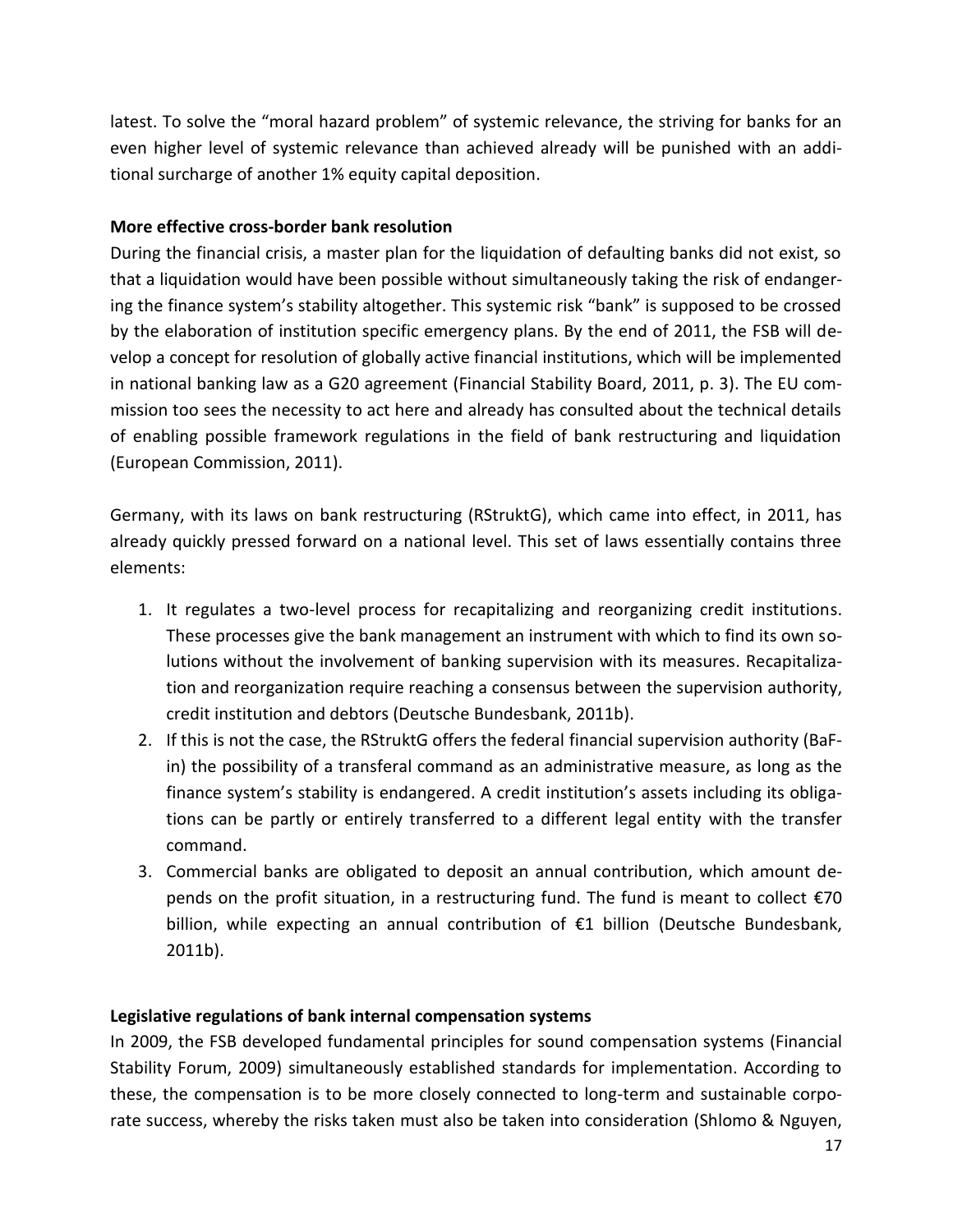[2011, p. 25\)](#page-28-4). Likewise, supervising organs are supposed to be involved more closely in the development and control of bank compensation systems. In addition, payment structures are meant to be modeled sufficiently transparent in the future. 2010, the EU reacted by complementing the Capital Requirement Directive (CRD III) by principles for financial institutions' compensation systems [\(Committee of European Banking Supervisors, 2010\)](#page-27-19). With the institution compensation regulation (InstitutsVergV), which causes an alteration of the banking act (KWG), these requirements by the FSB and European commission were enshrined in German law October 2010.

#### **Improved corporate governance of financial institutions**

2010, the EU commission has carried out consultation proceedings for improved corporate governance of financial institutions and published a Green Book about this [\(European Commission,](#page-27-20)  [2010a\)](#page-27-20). In it, especially the functions of the board of directors, of external auditors, and of supervising authorities in the financial crises are critically illuminated and essential deficits are documented. Usually, a legal bill by the EU commission follows a consultation proceeding. This however has not occurred to date (July 2011). Since the EU commission is currently conducting consultation proceedings for corporations' corporate governance, a legislative proposal by the EU can be expected shortly for all European limited companies, including financial institutions.

#### <span id="page-19-0"></span>**3.3. Regulation of the OTC derivative market**

According to a G20 agreement from April 2009, by the end of 2012 all standardized, over-thecounter (OCT) derivatives must be centrally documented and traded with central counterparties (CCPs). To decrease the domino effect or the system risk in case of an OTC contractual partner's default, the CCP acts as a contracting party for the buyer as well as for the seller of derivatives. For this, market participants must deposit sufficient collateral at the central clearing house in the future. If derivatives are still traded over the counter and not by a central counterparty, banks must deposit much more equity capital in the future based on Basel III.

According to [Heller and Vause \(2011, p. 68\)](#page-27-21), the majority of transactions at the derivate market are traded over the counter between financial institutions, where the risk is not sufficiently covered by the bank's equity capital: A*t present, central clearing covers approximately 50% of the \$400 trillion of outstanding interest rate swaps (IRS), 20–30% of the \$2.5 trillion of outstanding commodity derivatives and a little under 10% of the \$30 trillion of outstanding credit default swaps (CDS).* 

The EU has implemented the G20 regulations in the European Market Infrastructure Regulation (EMIR). The newly created European Securities and Markets Authority (ESMA) will establish a central transaction registry and in the future there will be an obligation to register derivative transactions [\(European Commission, 2010b\)](#page-27-22).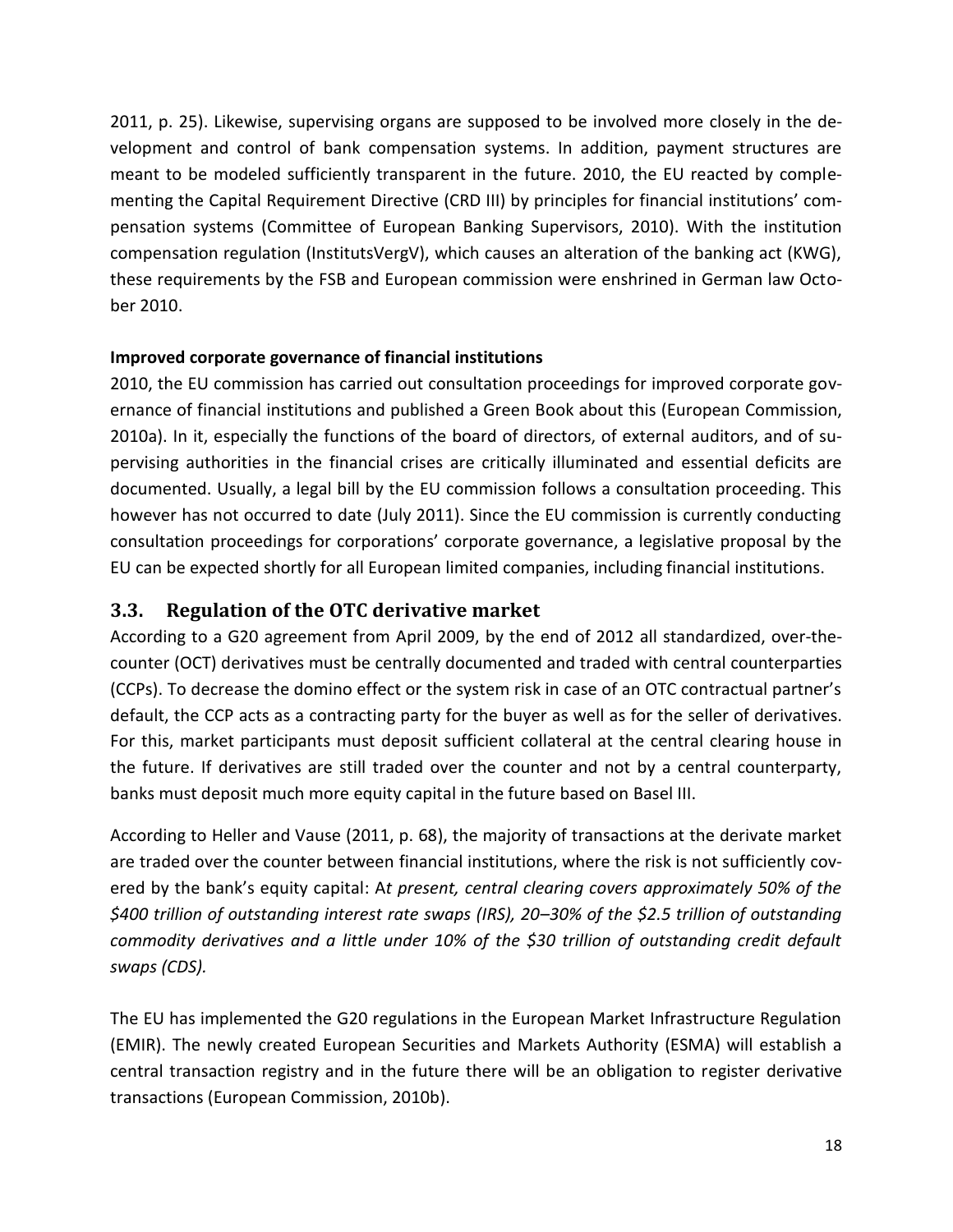In relocating the system risk on to central counterparties, it must be guaranteed, that the central contracting party itself is always solvent and complies with its payment obligations. A default by the CCP must absolutely be prevented. Consequently the Bank for International Settlements (BIS) has, in cooperation with the International Organization of Securities Commissions (IOSCO), formulated fundamental requirements for the equity base, liquidity, business model and corporate risks of CCPs [\(Committee on Payment and Settlement Systems, 2011\)](#page-27-23).

#### <span id="page-20-0"></span>**3.4. Regulation of rating agencies**

With an EU regulation concerning rating agencies, a unanimous regulation framework is created for the supervision and control of rating agencies active within the EU. Since 2011, rating agencies must register business activities within the EU at the ESMA and with that comply with the European requirements. Rating agencies based outside of the EU are supposed to be obligated to form subsidiaries within the EU. With this new directive, national supervising authorities now have the right to examine rating agencies, even without a concrete occasion, at any time.

The EU regulations roughly correspond with the IOSCO code of conduct for rating agencies [\(International Organization of Securities Commissions, 2004\)](#page-27-24). According to this code of conduct, rating agencies must in the future reveal the fundamental assessment models and assumptions for their ratings. Additionally, the manner of the change of assessment due to changes in certain parameters of the model must be documented by a sensitivity analysis. Each rating is to be examined annually. The rating agencies' independence among others is supposed to be strengthened by a rotation system for an agency's analysts and employees. In addition, the rating agency's board of directors and administrative board must, to one third at least, consist of independent members. The directors and administrative boards' independent members' compensation is not supposed to depend on the rating agency's economic success. To avoid conflicts of interest, the agencies are not permitted advisory tasks, especially with respect to the establishment of structured financial instruments [\(European Union, 2009\)](#page-27-25). Ratings for structured financial products are to be labeled as such by suitable symbols in the future.

The EU additionally carried out a consultation procedure late 2010 about the further proceedings with rating agencies. Possible alternatives to the "issuer pay model" and the establishment of a public rating agency by the European community were discussed there. Here another legislative bill by the EU in 2011 is still possible.

#### <span id="page-20-1"></span>**3.5. Regulation of the shadow banking system**

With the Alternative Investment Fund Managers Directive (AIFM) from June 2011, the EU constitutes unanimous requirements for the approval of and the supervision over alternative investment fund managers. The term "alternative investment fund, AIF" covers organizations for joint investments, which get capital from professional investors to invest it according to a specific strategy for the investors. In fact, all forms of collective capital investments can be subsumed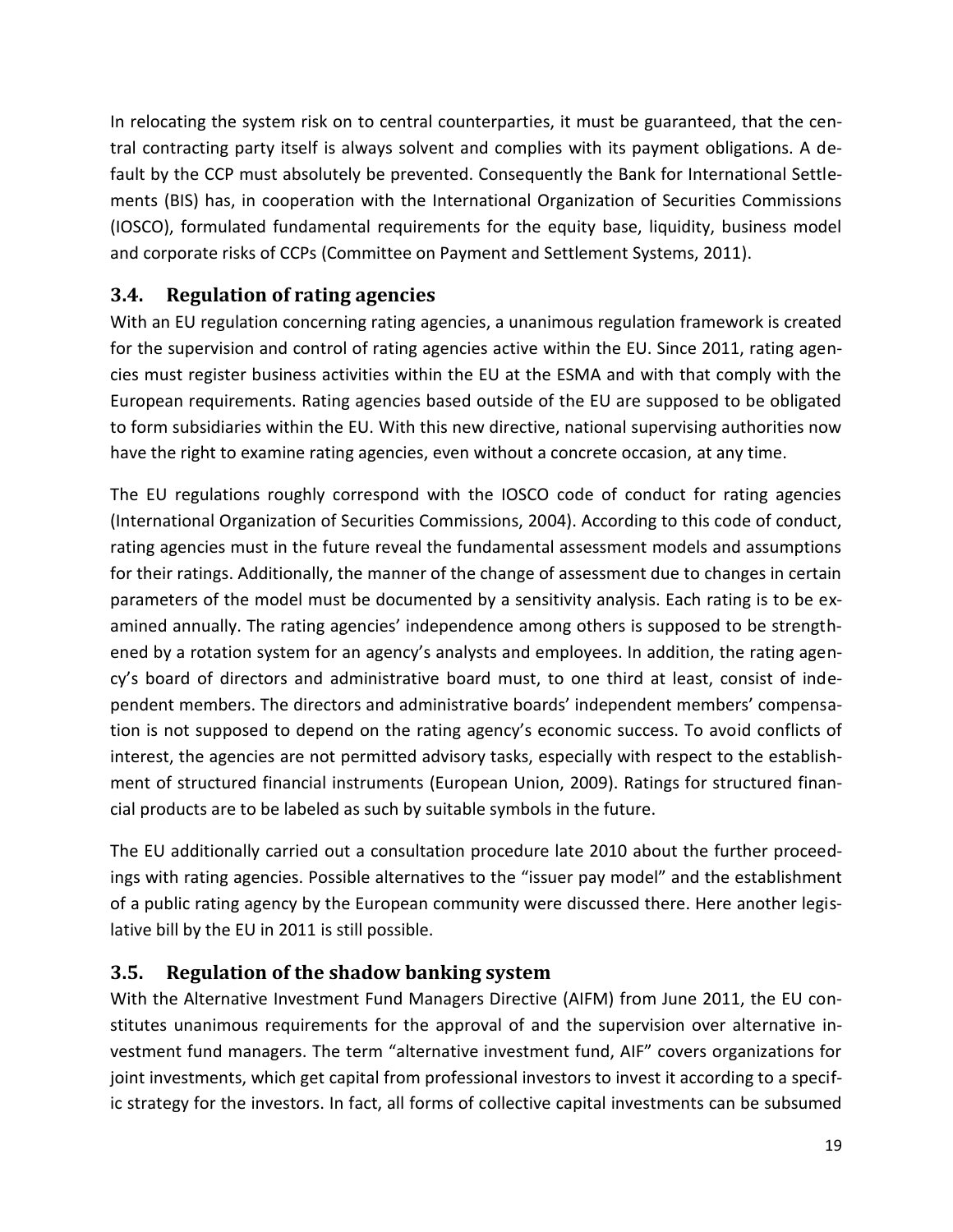under this term, so long as they are not retail mutual investment funds. This guideline is especially applicable to hedge, private equity and real estate funds. It focuses on alternative fund managers, legal entities that run the fund business and the individual fund itself. The AIFM directive has to be implemented in national law by EU member states within 2 years [\(Weitnauer,](#page-28-5)  [2011, p. 144f.\)](#page-28-5).

- Prospectively, an approval obligation exists for AIFs. Connected to this are minimum requirements for equity capital and the experience and knowledge of fund managers. With the approval, the AIF receives an EU-pass, which permits EU-wide activities.
- Within the fund management, it is to be strictly distinguished between risk and portfolio management in the future. The compensation system should be transparent and adequately fitting to the size of the fund and the complexity of the management. Also, the compensation practice should be in line with solid risk management and should not negatively affect the risk behavior of individuals.
- In the future, a regular assessment of asset values and fund values should occur. Additionally, the deposit-bank-principle - known from retail mutual funds – is introduced. Meaning there is an independent holding authority for the assets of the fund, which will simultaneously be a control institution for payment streams and valuation.
- With respect to the demanded transparency, the obligation to publish a detailed annual report with a balance of all liquefiable assets, list of revenues and expenditures, and the disclosure of compensation structures is introduced.

Hedge fund managers also have to verify the adequacy and compliance of debt boundaries of the administrated AIFs. For private equity funds, there is prospectively an obligation to inform the supervising authority when equity quotes of not publicly traded corporations over 10% are bought or sold. To impede the destruction of corporations or the sale of corporation parts by the private equity corporation (so called "asset stripping"), the AIFM directive envisages a prohibition period of 24 months for the sale after gaining control of the corporation through the AIF.

#### <span id="page-21-0"></span>**4. Technocracy versus regulatory policy**

Politics reacted to the financial crisis with a number of new laws, directives, regulations and institutions for regulating the finance market. The deregulation and liberalization of the finance market, a process, which began with Margaret Thatcher in Europe and Ronald Reagan in the USA in the 1980's, belongs in the past. With the legal bills discussed above, each segment and every institution of the finance market are to be regulated. This turn from an extensive deregulation to a complete regulation of the finance system takes only three years. Additionally it must be emphasized, that these are not national solo runs, but that instead the majority of regulations are based on international agreements by the G20 community of states. The origin, here,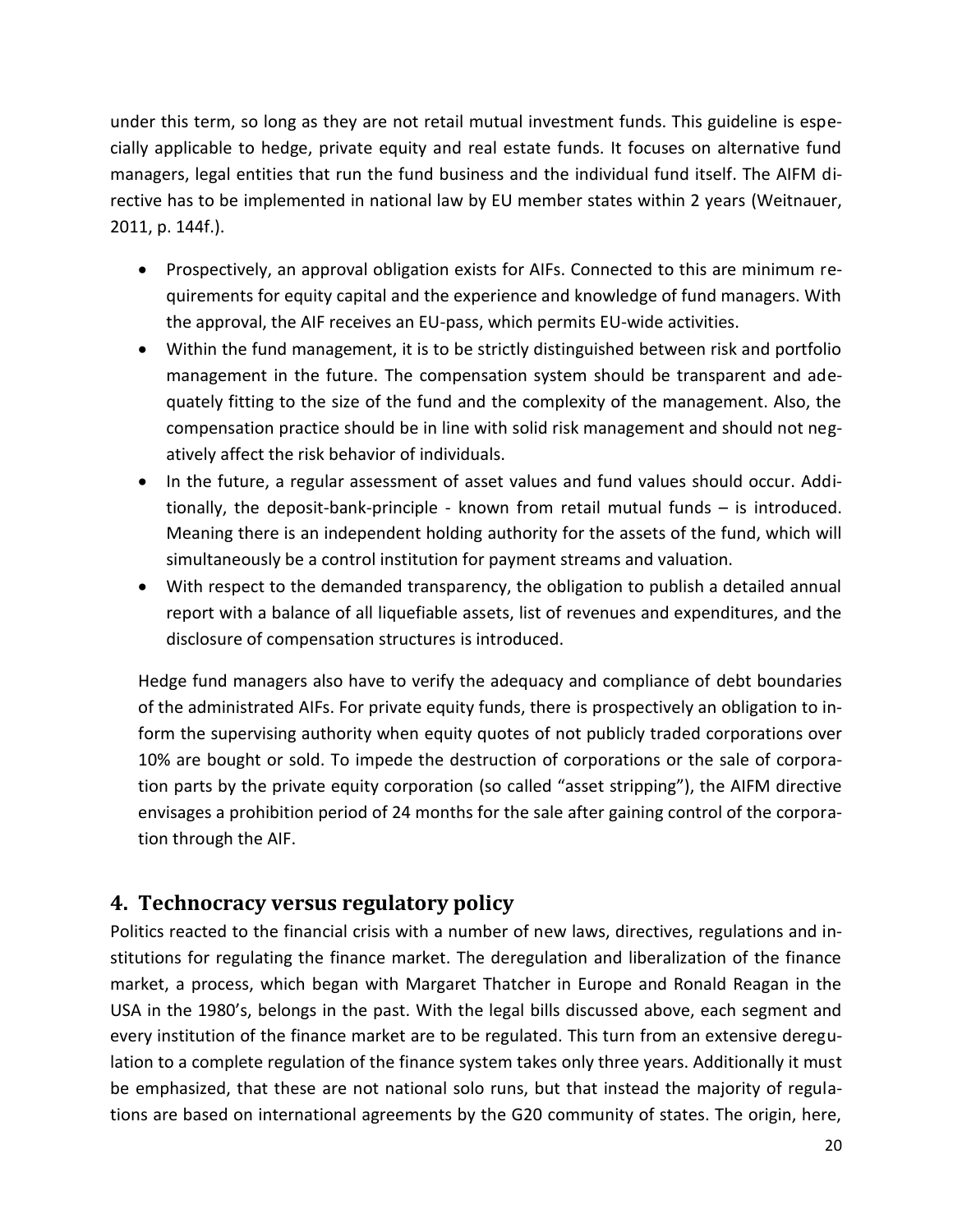is an international consensus about the necessity of the finance market's regulation. This poses the question, how it is possible to initiate such a multitude of laws and international directives to regulate the finance market within such a short period of time, while the international community of states has not come to a consensus for just as socially relevant topics like global warming or the General Agreement on Tariffs and Trade (GATT), even after many years of negotiating.

The previously discussed regulations of the finance system are aimed at increasing the system's stability as such and to prevent another collapse. But in the previous 30 years of deregulation, structures have evolved at the finance market, which prove to be counterproductive for the real economy and present a risk as well as a stress factor on a community's welfare. The regulationattempts indeed improve the system's safety; do not, however, change its fundamental structures. The reforms are altogether system conform "repair measures" and cement the portrayed without getting to the core of the problem. This explains, why it was possible to come to an agreement on the international level in such a short period of time. When the finance system, despite all structural and institutional deficits, is not doubted in its foundations, and only details in the interaction of institutional players are altered, it is easy to find a broad consensus.

What would be the obvious solution to the phenomenon "too big to fail"? The size reduction of financial institutions. Banks could be split into small to medium sized business units, either by business type or by region. The rescue of banks with public resources here offers the state or the federal regulatory policy various design options. Additional capital requirements for system relevant banks or the development of plans for resolution or liquidation of defaulting banks do not solve this problem, but merely treat the symptoms. In this sense, the German way of creating restructuring funds with bank charges, so that future defaulting measures can be financed out of the fund, does not appear very sensible. These regulating measures cannot eliminate the system risk, but merely secure it.

What would be the obvious solution for the risk of a collapse of the economy's credit supply in case of a bank crisis? One changes the business model of banks and separates the lending and deposit business, which is important for the real economy, from the risky investment banking business. With this institutional separation, comparable with the American Glass-Steagall Act from 1933, the real economy's financing is secured. Only those commercial banks involved in financing the real economy earn the privilege of cheap central bank financing. Basel III, on the other hand, tries to reduce that risk from investment banking activities, instead of solving the problem. Indirectly, Basel III substantiates the current business model bank. A business model, which presents a risk for the financial stability as well as for society.

Knowing, that derivative-trade has negative effects on the real economy and the finance system, the trade of derivatives, as a result of pure speculative nature, should be prohibited. Credit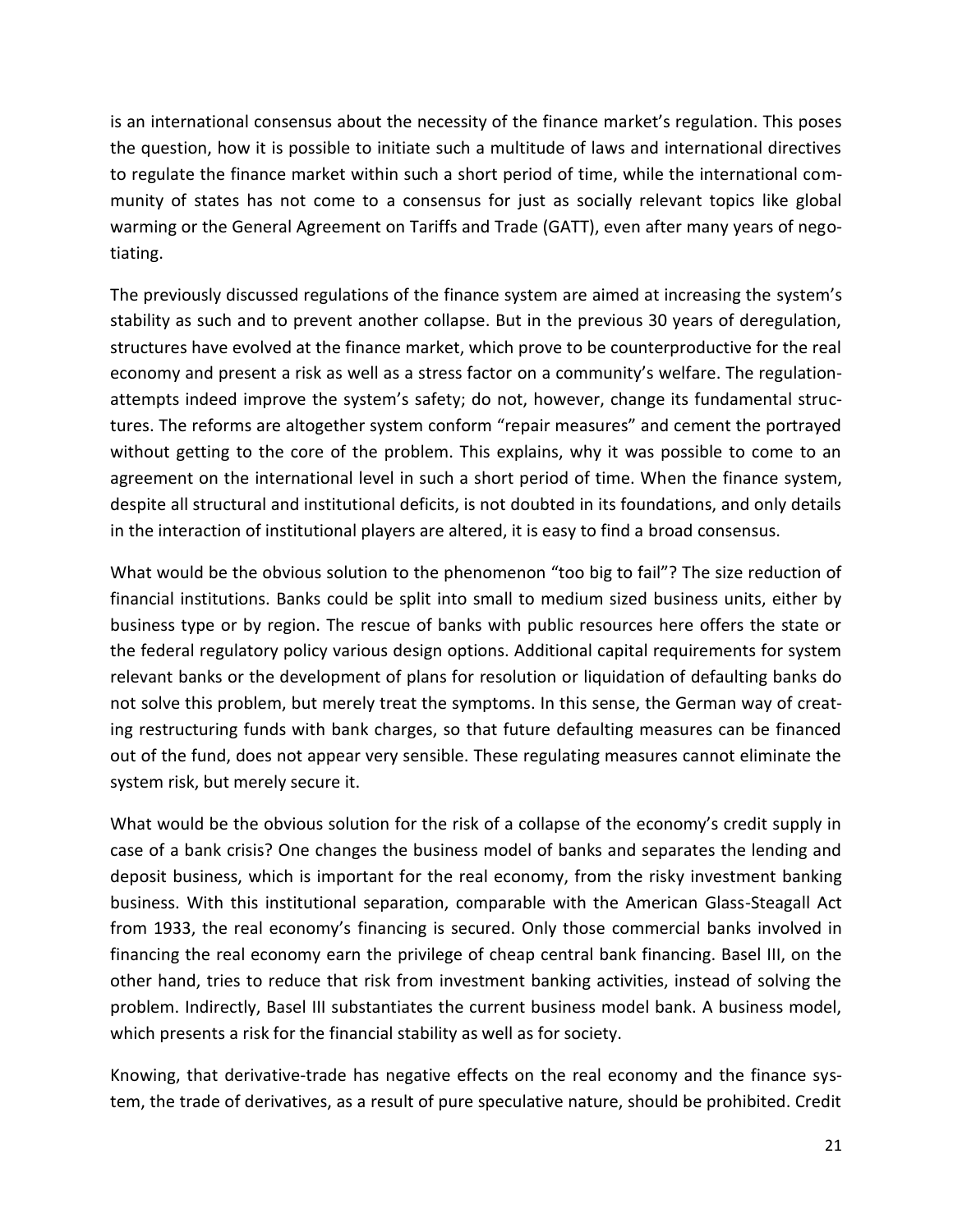derivatives are counterproductive for the credit business and therefore to be generally prohibited. The regulations for the derivative market, meanwhile, strive for the development of an extensive system of central clearing parties for the derivative trade. With that, a state supervised infrastructure is created for speculative derivative trading and facilitates it. The risk for the finance system is reduced, but the serious disadvantages of speculative trading for the real economy remain. With standardizing futures contracts concerning central clearinghouses, even an increase of trade volume of derivatives is probable.

The above listing could be continued for the reform efforts in terms of rating agencies, hedge funds and private equity funds. Lastly, the reforms are lacking the regulatory policy's creative drive to remove the structural deficits and fundamentally change the system of the finance market. When thinking merely system inherently, all the reforms presented can objectively be justified and demonstrate a complete logic in themselves. Noticeable is the high degree of detail, which requires expert knowledge for legislation, supervision and control, as well as on the bank side. In the sense of a "technocracy", a sort of objective necessities legislature and organizational determination dominate over the political assessment of social benefits and disadvantages of finance institutions and instruments, for present reforms in the finance sector [\(Lübbe, 1998\)](#page-28-6). This may not be surprising, because the legislative proposals all come from experts from the FSB, the BIS, the International Monetary Fund (IMF) and national central banks; institutions that are suspended from society's or national parliaments' democratic control, because of their supranational status [\(Roberts, 2010, p. 557\)](#page-28-7).

To complete the assessment of the status quo in the regulation of the finance market, one more aspect must be pointed out: the majority of new regulations, the complexity and their great level of detail will increase the costs of finance market supervision immensely. This is especially the case in Europe. Because, despite the new founded centralized European institutions for security markets, banks, and insurances, the national sovereignty of EU member states in bank legislation and finance market supervision still remains. Opposite to these high public costs of finance market regulation only stands a small social benefit.

On the bank side, too, the reform's realization will create considerable costs. In a widely oligopolistic banking sector, a rolling over of costs for charges and higher interest margins from finance institutions on to customers is to be feared. Therefore, from an economic perspective, each citizen pays twice for the finance market reform, as a taxpayer and as bank customer.

#### <span id="page-23-0"></span>**5. Modern finance architecture without banks**

The institutional separation between investment banking and commercial banking and the prohibition of derivative trading out of purely speculative motives are reforms of the finance sector for a transition phase to new structures. The finance sector's reform efforts must not come to a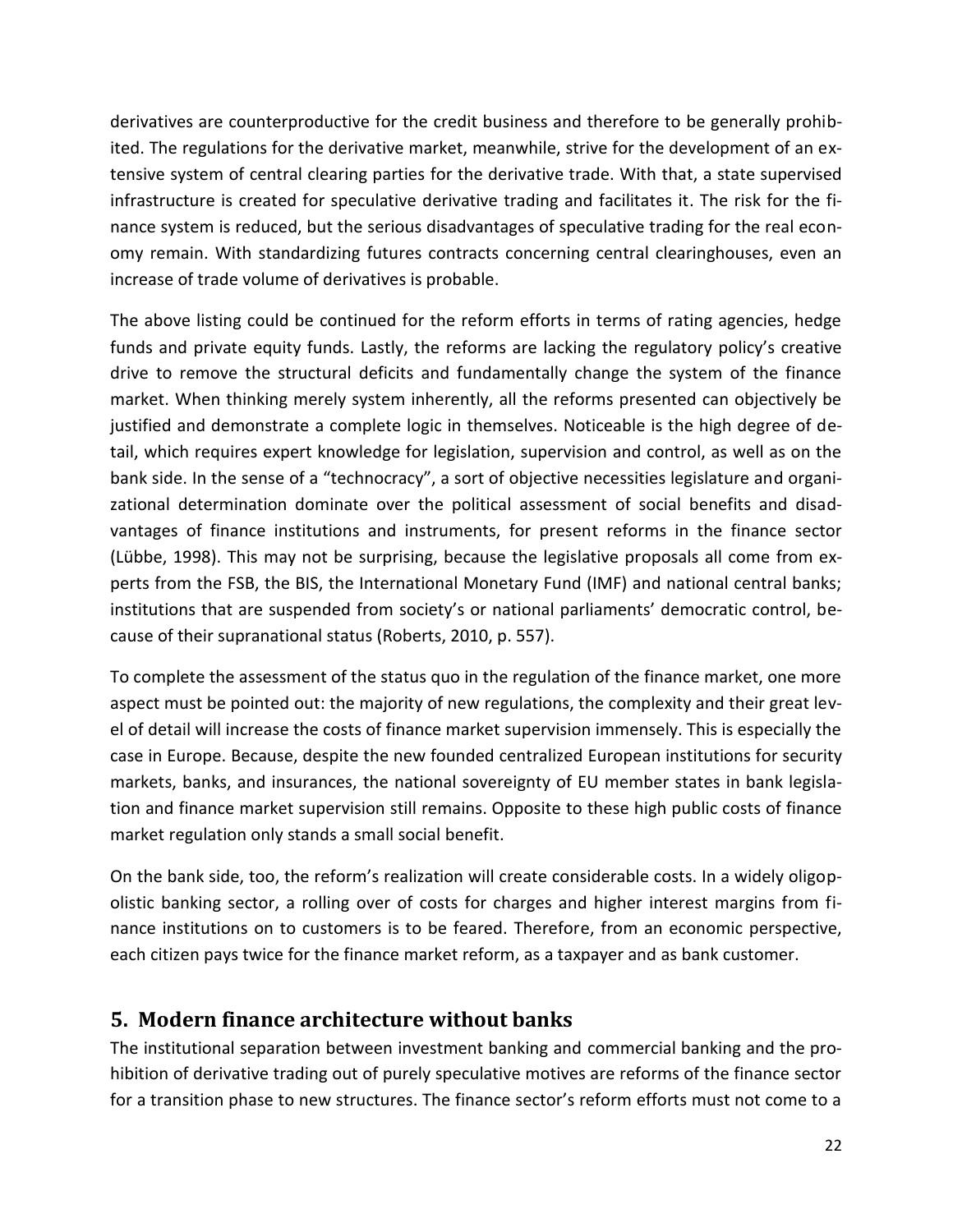halt at the divestiture of what presently persists and a prohibition of activities and finance products, but instead, new and more efficient forms of economic intermediation of capital as the conventional banking business must be created.

To establish a vision for future structures at the finance market, the historic lines of the banking sector's development must merely be continued. With the introduction of bank loans' securitization in the 1970's, the bank gave up its intermediary position and became advisor and seller of securities. Capital providers and demanders are now directly connected as buyer and emitter of bonds. This ongoing disintermediation process was continued in the 1980's with the creation of off balance transaction platforms for securitization. The credit derivatives' upcoming development in 1990's yet refined this general trend toward disintermediation and decentralization in the banking sector [\(Lenz, 2009\)](#page-28-8).

This trend must now be continued in regulatory and economic politics: The web-based transferal of capital over Internet platforms will replace conventional banks step-by-step as an intermediary. That the web-based "peer-to-peer lending (P2P)" works successfully is documented by credit-platforms like "smava" in Germany, "Prosper" in the US, and "Zopa" in the UK.

Peer-to-peer lending over a web-based transfer-platform has vital advantages for the "players":

- P2P-lending is attractive for the investors (creditor) as well as for the credit user (debtor), because they can share the bank margin, meaning the difference between deposit and loan rates. The platform receives merely a transferal commission. These charges are much lower than the bank margin, because they do not have to finance fancy skyscrapers at great locations or bonus payments for investment bankers.
- The platform only takes over the transferal and does not enter into a contractual position. Hence, there is no systemic risk, because risks are now peripherally distributed throughout the users.
- In turn, investors can diversify the default risk by getting involved in various financing projects with small sums or by joining investor groups via the Internet.
- Money's undefeatable homogeneity makes it into a product, which is ideally suited for web-based transferals. The advances of information technologies can fully realize its economic benefits here. On the transaction platform, the application of information technologies will clearly increase the transparency, the competition and also the mobility of capital, in comparison to the oligopolistic bank market. Better transparency, increased competition and last but not least, the cessation of bank margins, reduce capital costs and simultaneously simplify accessing capital. From an economic standpoint, these advantages have the potential for a quantum leap within the economic growth of participating market economies.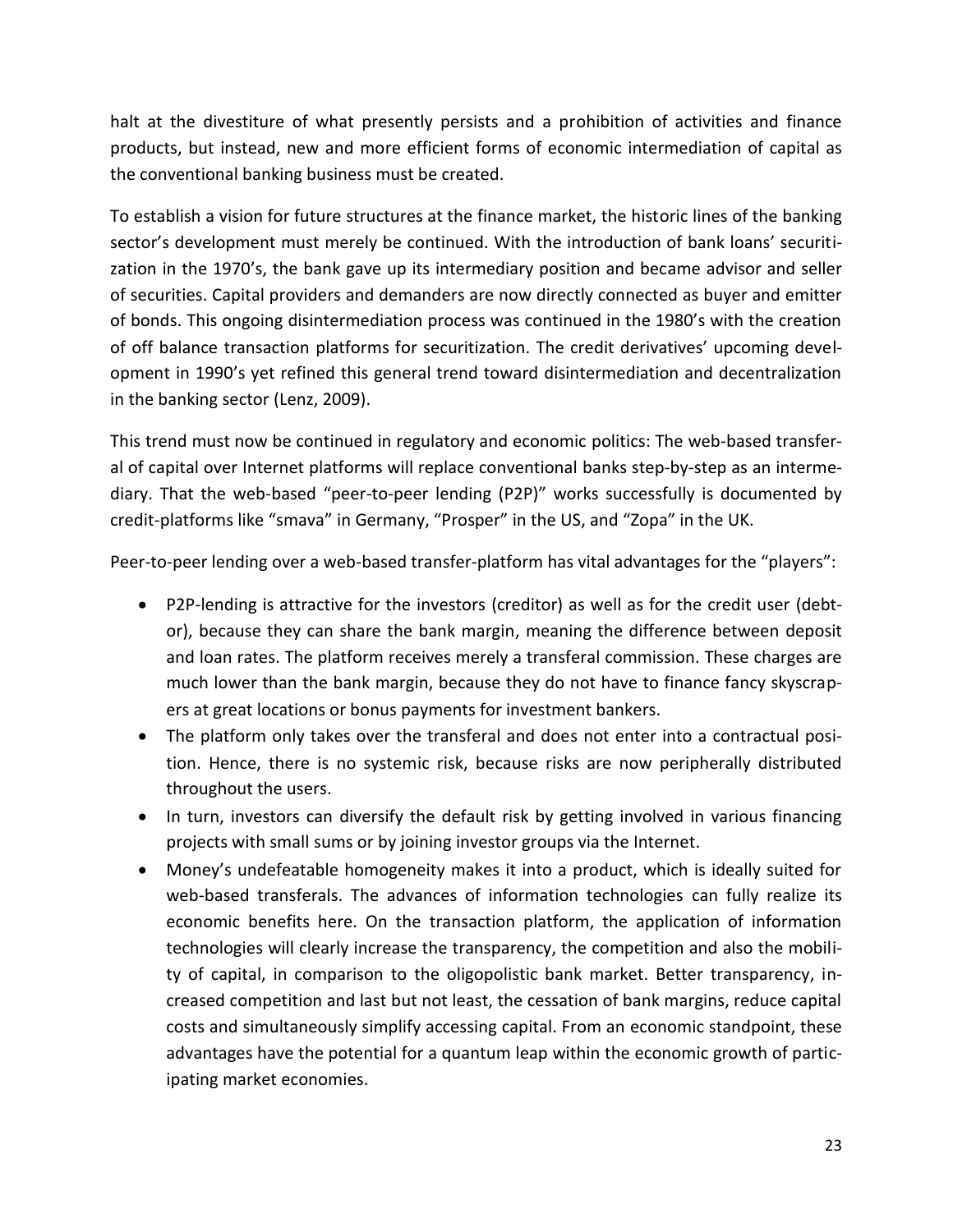• Increased transparency, central processing, and documentation within the transaction platform considerably simplify controlling and supervising finance market transactions. The extensive public resources that have been used for controlling banks so far can now alternately be used to protect investors.

Similarly, as in the securitization of large corporate loans, the web-based transferal enables the mobilization of high capital volume by bringing together numerous savers. The credit default risk, too, is broken up into small amounts and spread throughout the mass of capital providers. But as opposed to how it is in securitization, in p2p-lending, loans are not tradable as bonds at the market. With that, capital providers and borrowers devote themselves to a fixed capital commitment with each transaction, where the interest and capital commitment period can vary depending on the maturity chosen. With this inability to trade, the economy's credit supply is withdrawn from the daily speculation of the bond market and therefore receives a long-term stabilizing element. In this sense, it is important to guarantee the use of capital for real economic investments. Exclusively, individuals and commercial enterprises are acceptable borrowers. Financial institutions, such as banks, hedge funds, or private equity funds are excluded from the use of P2P-lending.

In the majority of European countries, the economic success and therefore extending peer-topeer lending is so far blocked by tight legal supervising guidelines for practicing the banking business. For example, according to the German KWG, no banking license is required for the mere transfer of credits, however, bank business can be subject to authorization, especially with respect to platform-users as credit providers and deposit banking on the borrowers' side. Therefore the BaFin, the German banking supervision authority, examines each individual case [\(Mitschke, 2007\)](#page-28-9). Consequently, the legal position in Germany is not very concrete. Comparable to for instance Basel III regulation there should be a G20 agreement about standards and supervision for internet-based credit transfers.

In a place of legal certainty, the P2P-market will in the future guarantee the economy's credit supply. A multitude of multinational enterprises will operate transaction platforms for capital transferal. Predestined for this, are corporations with Internet sales departments and a large client base, such as Amazon or Ebay. The market could also be of interest for providers of communication technologies like IBM or Apple and telecommunication corporations like Deutsche Telekom AG or AT&T. In the corresponding legal realm and under sufficient supervision, capital transfer would be possible through social networks like Facebook or Linkedin. With respect to the financial knowledge and the extent of the customer base, banks could also operate the transferal platform, as long as a strict institutional separation from conventional banking business is provided.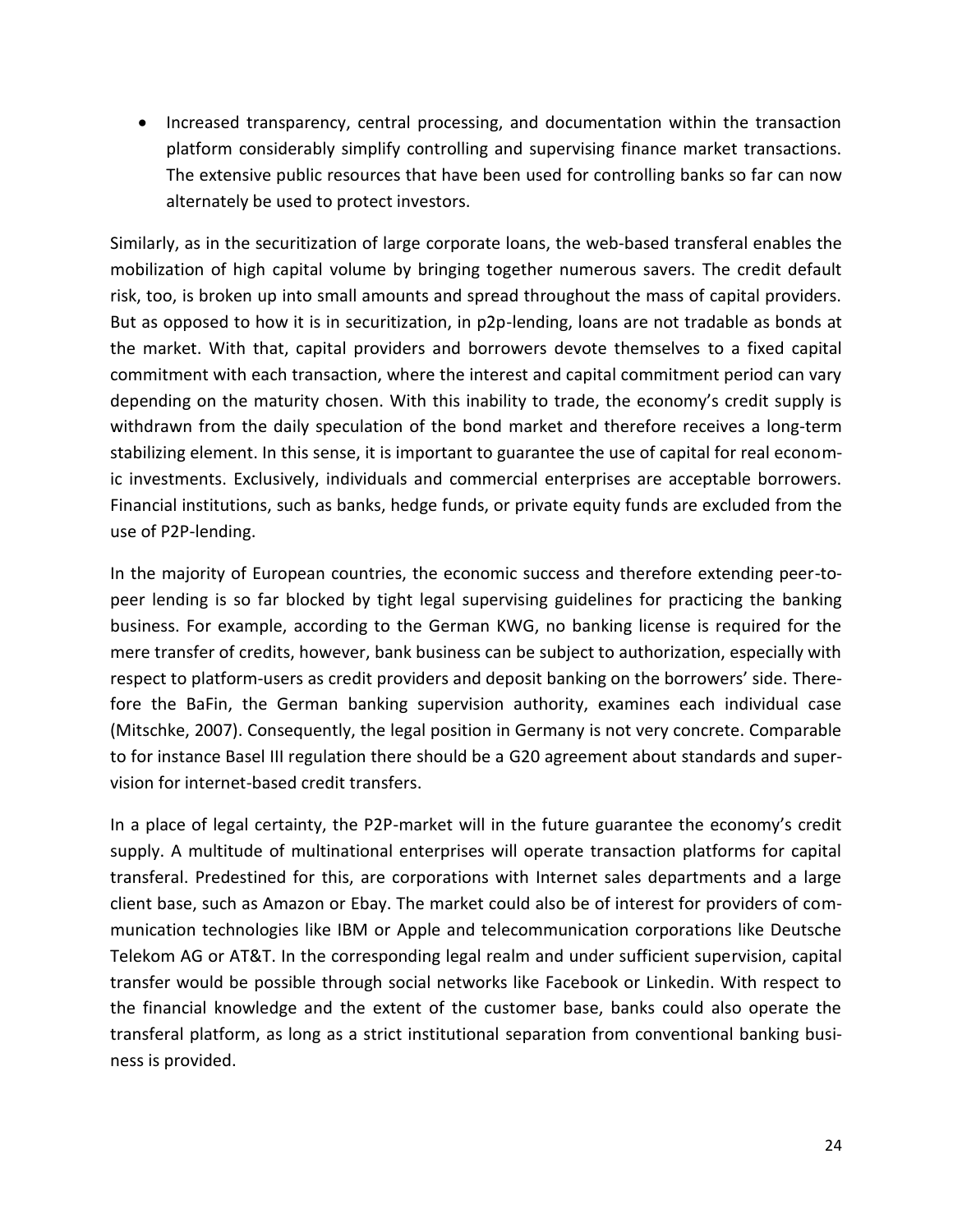The finance market of the future consists of a network of regional commercial banks that process payment transactions and grant loans to regional customers. Parallel to this, there are a multitude of web-based transaction platforms for the transferal of capital. This global world of finance will, however, function without banks, because for the mere transferal of capital no local "players" are needed.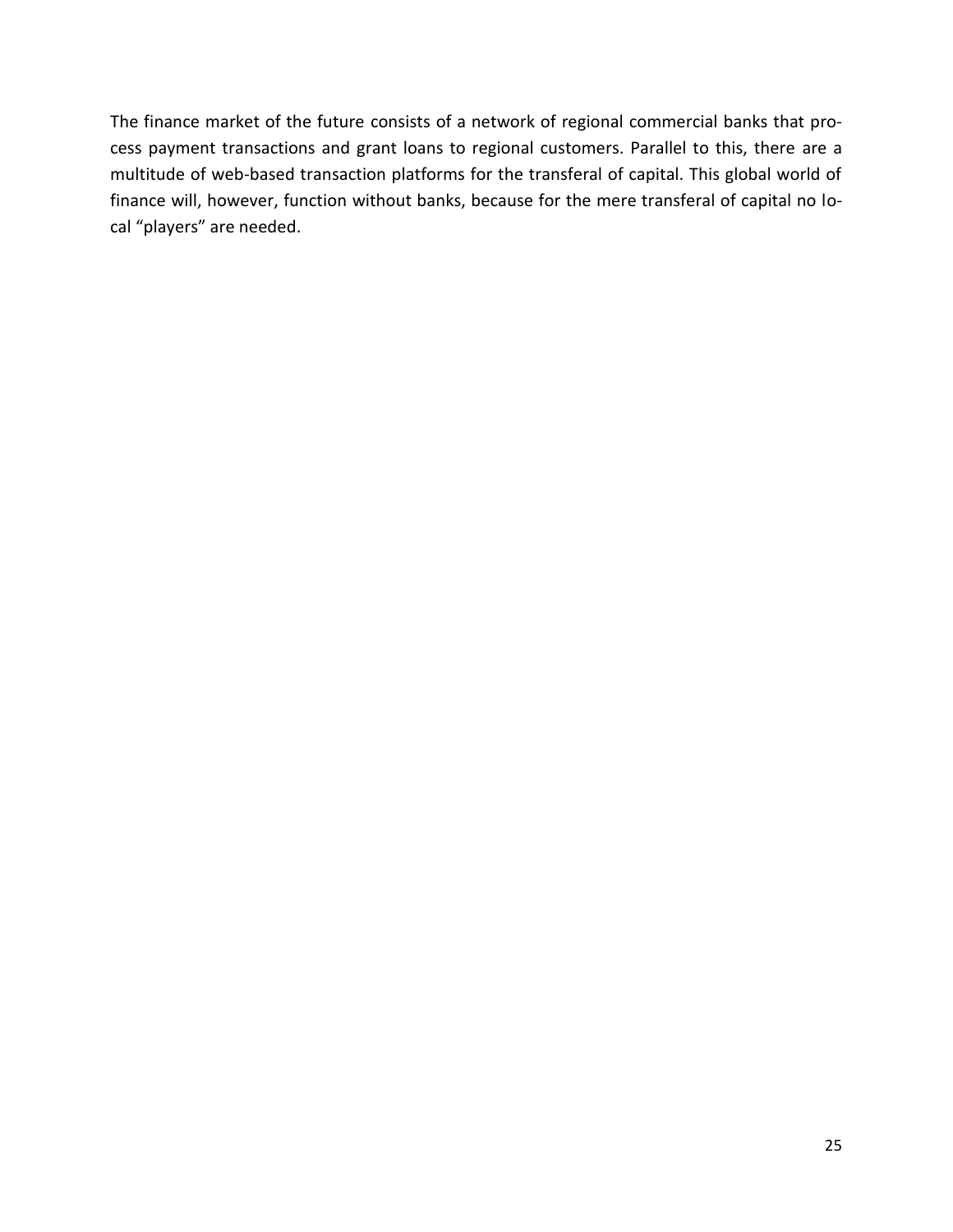### References

- <span id="page-27-10"></span>Adrian, T., & Shin, H. S. (2010). Liquidity and leverage. *Journal of Financial Intermediation, 19*(3), 418- 437.
- <span id="page-27-4"></span>Bank for International Settlements. (2011). V. Financial regulatory reform: accomplishments, pitfalls, prospects *Annual Report 2010/11* (pp. 64-82). Basel.
- <span id="page-27-12"></span>Basel Committee on Banking Supervision. (2008). Credit Risk Transfer, Developments from 2005 to 2007. Basel: Bank for International Settlement.
- <span id="page-27-8"></span>Cannata, F., & Quagliariello, M. (2009). The Role of Basel 2 in the Subprime Financial Crisis: Guilty or Not Guilty? *SSRN eLibrary*.
- <span id="page-27-19"></span>Committee of European Banking Supervisors. (2010). Consultation Paper on Guidelines on Remuneration Policies and Practices (CP42).
- <span id="page-27-23"></span>Committee on Payment and Settlement Systems. (2011). Principles for financial market infrastructures, *Consultative report*. Basel: Bank for International Settlements, International Organization of Securities Commissions.
- <span id="page-27-3"></span>Demirgüç-Kunt, A., & Huizinga, H. (2010). Bank activity and funding strategies: The impact on risk and returns. *Journal of Financial Economics, 98*(3), 626-650.
- <span id="page-27-13"></span>Deutsche Bundesbank. (2010). Entwicklung, Aussagekraft und Regulierung des Marktes fuer Kreditausfall-Swaps. *Monatsbericht, Dez. 2010*, 47-64.
- <span id="page-27-1"></span>Deutsche Bundesbank. (2011a). Anlegerverhalten in Theorie und Praxis. *Monatsbericht, Jan. 2011*, 45-78.
- <span id="page-27-18"></span>Deutsche Bundesbank. (2011b). Grundzüge des Restrukturierungsgesetzes. *Monatsbericht, June 2011*, 63-80.
- <span id="page-27-9"></span>Enria, A., Cappiello, L., Dierick, F., Grittini, S., Haralambous, A., Maddaloni, A., . . . Poloni, P. (2004). Fair value accounting and financial stability. *ECB Occasional Paper No. 13*.
- <span id="page-27-6"></span>Eucken, W. (2004). *Grundsätze der Wirtschaftspolitik* (7. Aufl. ed.). Tübingen: Mohr Siebeck.
- <span id="page-27-15"></span>European Commission. (2009). European financial supervision *COM(2009) 252 final*. Brussels.
- <span id="page-27-20"></span>European Commission. (2010a). Corporate governance in financial institutions and remuneration policies *GREEN PAPER*. Brussels.
- <span id="page-27-22"></span>European Commission. (2010b). Making derivatives markets in Europe safer and more transparent *Press releases 15 September 2010*. Brussels.
- <span id="page-27-17"></span>European Commission. (2011). Technical Details of a possible EU FRAMEWORK for Bank Recovery and Resolution *DG Internal Market and Services,* . Brussels.
- <span id="page-27-25"></span>European Union. (2009). REGULATION (EC) No 1060/2009 OF THE EUROPEAN PARLIAMENT AND OF THE COUNCIL of 16 September 2009 on credit rating agencies. Brussels.
- <span id="page-27-2"></span>Fama, E. F. (1970). Efficient capital markets: A review of theory and empirical work. *The journal of Finance, 25*(2), 383-417.
- <span id="page-27-16"></span>Financial Stability Board. (2011). Progress in the Implementation of the G20 Recommendations for Strengthening Financial Stability *Report of the Financial Stability Board to G20 Finance Ministers and Central Bank Governors*.
- <span id="page-27-7"></span>Financial Stability Forum. (2009). Principles for Sound Compensation Practices.
- <span id="page-27-5"></span>Flassbeck, H. (2010). *Die Marktwirtschaft des 21. Jahrhunderts*. Frankfurt am Main: Westend.
- <span id="page-27-21"></span>Heller, D., & Vause, N. (2011). Expansion of central clearing. *BIS Quarterly Review, June 2011*, 67 - 81.
- <span id="page-27-11"></span>Holmes, S. A. (1999, 09.30.2009). Fannie Mae Eases Credit To Aid Mortgage Lending, *The New York Times*.
- <span id="page-27-24"></span>International Organization of Securities Commissions. (2004). Code of Conduct Fundamentals for Credit Rating Agencies.
- <span id="page-27-14"></span>ISDA. (2009). AIG and Credit Default Swaps: ISDA.
- <span id="page-27-0"></span>Laeven, L. A., & Valencia, F. V. (2008). Systemic Banking Crises: A New Database. *SSRN eLibrary*.